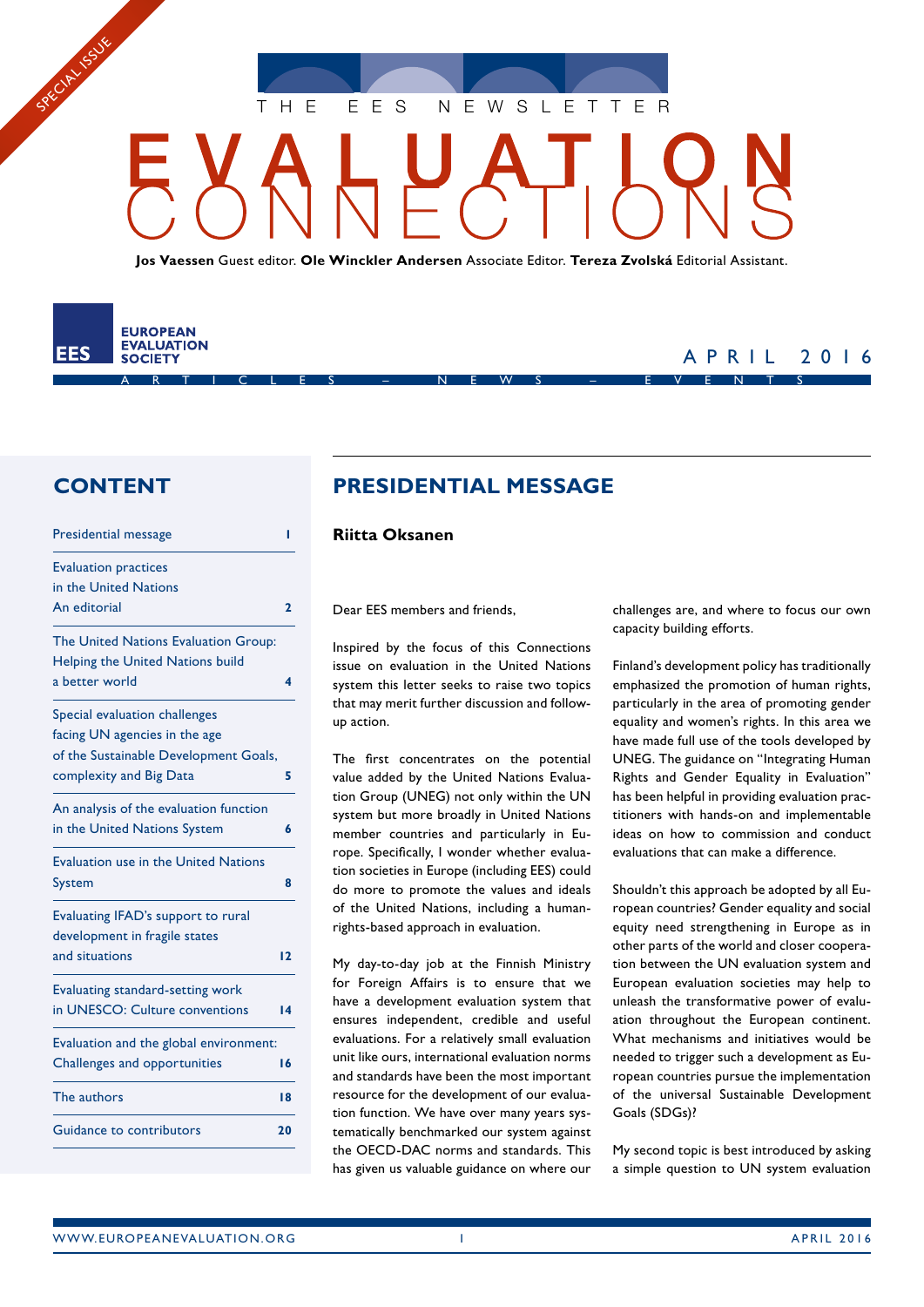<span id="page-1-0"></span>colleagues: why is it so hard for UN agencies to "Work as One"? Would the new impetus of the SDGs and the call for more intensive evaluation capacity development efforts at the country and thematic levels provide an opportunity for a new start? We all know the "One UN" slogan that has served as a major driver for UN reform. In the field of evaluation UNEG has a strong and important coordinating role when it comes to norms and standards, and to monitoring UN wide progress. A lot has been achieved. The most difficult step, however, has not been taken, i.e. the giant leap that would be needed to implement and evaluate together.

Established institutions, power structures, and practices are not easy to change. But many UN evaluation offices are becoming active in support of evaluation capacity development efforts at country level. There are also innovative initiatives that seek to amplify the voices of all stakeholders in the public sector, civil society and parliaments.

Wouldn't tackling the country-led evaluation challenges raised by the SDGs be one way of inducing greater momentum behind the "UN as One" vision?

n

# **EVALUATION PRACTICES IN THE UNITED NATIONS AN EDITORIAL**

**Jos Vaessen**

In 1951, Professor Walter Sharp published an article about the role of the United Nations Educational, Scientific and Cultural Organization (UNESCO) in a post-World War II context of fragile international relationships and growing tensions between the East and the West (Sharp, 1951). A number of his arguments regarding UNESCO's mission as a multilateral institution – e.g. nurturing an intercultural understanding among Member States – are as relevant today as they were then. Sharp's evaluative assessment of UNESCO can be considered as one of the first 'evaluations' of a United Nations (UN) organization at the corporate level<sup>1</sup>.

In the late seventies the Joint Inspection Unit (JIU) carried out a succinct assessment of the state of evaluation in the UN (JIU, 1977). Evaluation in the UN in that period could best be characterized as an 'infant industry'. Evaluations were mostly implemented in an *ad hoc* manner without much guidance or support in terms of organizational structure, procedures or staff capacities. Most (of the then existing) UN organizations started experimenting with evaluations in the 1960 –70s. Some even had a rudimentary evaluation framework in place from the very start of their operations (e.g. UNIDO). UNDP and WHO and a few other organizations were frontrunners in terms of developing dedicated evaluation structures and processes, which were primarily focused on the project level.

Gradually, the UN moved forward toward institutionalization of the evaluation function. In 1984, the Inter-Agency Working Group on Evaluation was established. By the turn of the century this led to the establishment of the United Nations Evaluation Group (UNEG), a voluntary network bringing together the evaluation functions of UN Secretariat departments, funds, programs, specialized agencies, regional commissions and others. The establishment of UNEG provided a big boost to the formalization and harmonization of evaluation functions and practices across the UN system. Among other things, UNEG developed norms and standards for evaluation in the UN; guidance on evaluation policies, processes, methodologies and practices; and a platform for information exchange among UNEG members.

In the first contribution to this Special Issue, *Marco Segone* discusses the role of UNEG at the dawn of the 2030 Agenda for Sustainable Development, presenting a case for more cooperation among the international networks and partnerships for evaluation.

The subsequent three contributions discuss cross-cutting evaluation challenges in the UN. *Michael Bamberger*, acknowledging some of the specificities of evaluation in the UN system, identifies five sets of challenges that UN evaluation units should address. One of these concerns evaluation in the context of the recently adopted Sustainable Development Goals. The fact that many evaluations are confined to a short-term and projectbound perspective is unhelpful. Among other things, there is a need for evaluations that adopt a long-term and systemic perspective to illuminate the contributions of UN policy interventions to the attainment of the SDG targets.

Next, *Sukai Prom-Jackson and George Bartsiotas* of the JIU present an analysis of the maturity of the evaluation function in the UN system. In stark contrast with the analysis presented in the 1977 JIU report, most UN organizations now have a firmly institutionalized central evaluation function. Yet many challenges remain. For example, the majority of evaluations conducted in the UN system are decentralized evaluations which are not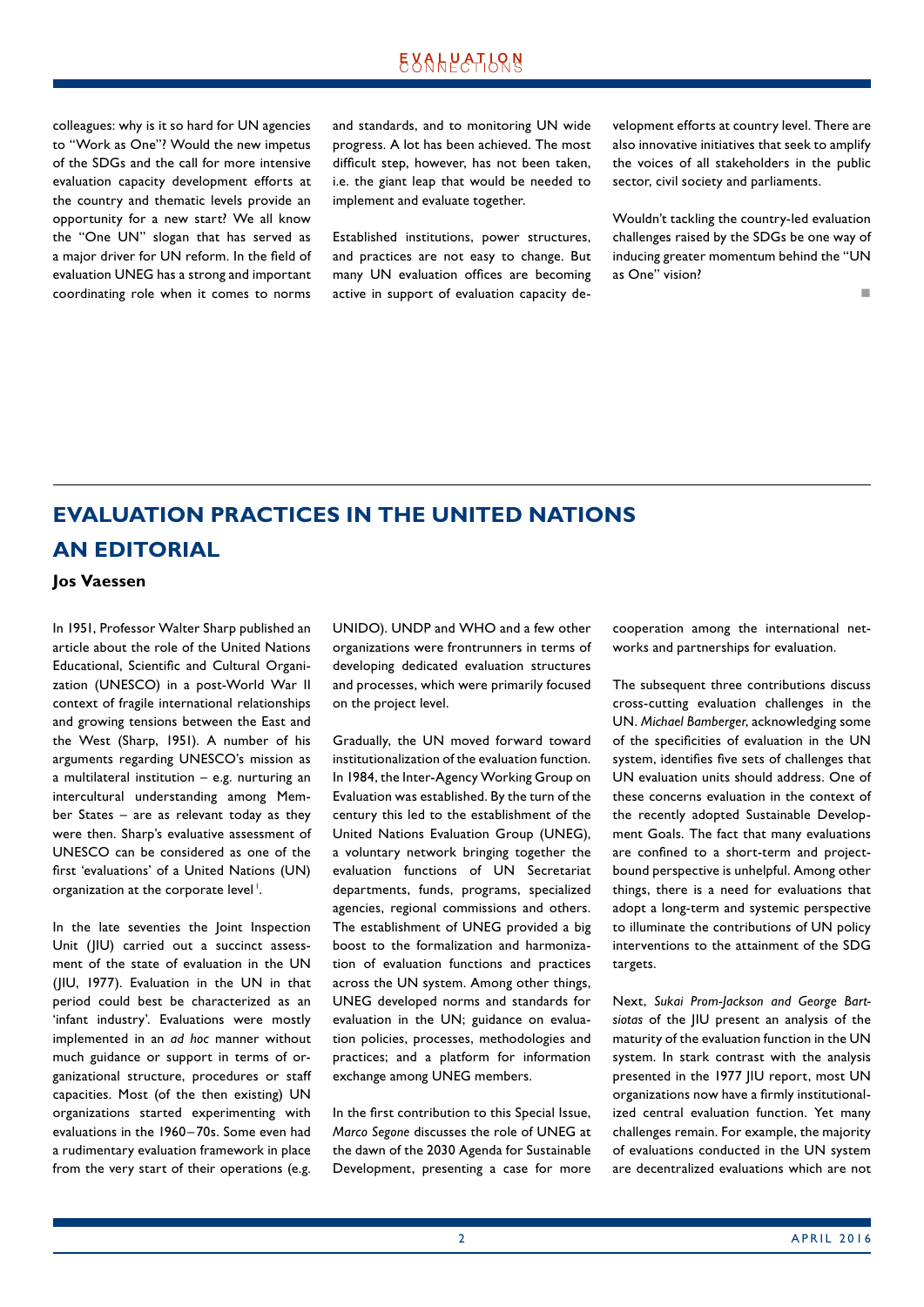directly under the control and management of the central evaluation function. While corporate evaluations (which are under the control of the latter) are embedded in clear frameworks of evaluation planning, design, implementation and follow-up and supported by qualified staff, more often than not this is not the case for decentralized evaluations.

A final cross-cutting UN perspective comes from *Robert Stryk*. He discusses recent work conducted in the framework of UNEG on evaluation use. This joint exercise, with the participation of several UNEG members, identified six (expected) patterns of evaluation use in the UN. The challenge lies in identifying under what conditions it is more or less likely that these patterns unfold as expected. Readers may wish to read this contribution and the previous one in tandem with Indran Naidoo's interesting perspective on independence of evaluation in the UN, which was published in the February issue of Connections.

The second part of the Special Issue comprises three contributions presenting UN agency-specific experiences of evaluation. *Oscar Garcia*, *Ashwani Muthoo* and *Fabrizio Felloni* discuss the approach and findings of a recent evaluation of the International Fund for Agricultural Development's (IFAD) support to rural development in fragile states and situations. Particularly interesting are the delineation challenges faced by the evaluation, as the evaluand covers a range of interventions in different types of situations of fragility. The evaluation is based on a comprehensive mixed methods approach that combines portfolio-level evaluative analysis with case studies.

A set of evaluations of UNESCO's standardsetting work in culture is the subject of *Barbara Torggler's* contribution. The UN plays an important role in setting international standards for different policy fields. Yet, in contrast to other areas of work, the evaluation community has struggled with developing adequate approaches. This contribution helpfully discusses some of the complex issues that evaluations need to address in the context of UNESCO's culture conventions. The contribution also provides some pertinent points on evaluation use in an international stakeholder community that is not so familiar with evaluation.

Finally, *Juha Uitto* discusses the challenges and opportunities for evaluating interventions aimed at influencing the global environment (e.g. biodiversity, climate change, international waters) from the perspective of the Global Environment Facility (GEF). Environmental change processes and the human agency-environment nexus are inherently complex, requiring methodological designs that go beyond conventional approaches. The contribution clearly demonstrates the need for methodological innovation, using the example of a recent GEF impact evaluation. Employing a multi-level, multi-method

approach – combining such methods as remote sensing, statistical counterfactual analysis, qualitative case studies, and several other methods – the evaluation was able to capture the contribution of GEF support to biodiversity conservation.

This Special Issue of Connections is not intended to present the reader with a comprehensive picture of evaluation in the UN. For example, it lacks discussion of evaluation in the context of the UN's political, humanitarian and peace-building work. Yet, the crosscutting and agency-specific perspectives on evaluation that this issue provides should inform readers about the diversity and vitality of evaluation practices in the UN. Since Sharp (1951), evaluation in the UN has come a long way. However, as shown in this Special Issue, evaluation as a function and a field of practice needs to constantly adapt and evolve in line with the challenges presented by the fast-paced and increasingly interconnected world that we live in.

#### **References**

JIU (1977). *Report on evaluation in the United Nations system.* Geneva: Joint Inspection Unit.

Sharp, W.R. (1951). The Rôle of Unesco: A Critical Evaluation. *Proceedings of the Academy of Political Science, 24*(2), 101 –114.

n

1 At about the same time, the UN Secretariat in New York professed a need to evaluate the UN's technical assistance work, but evaluation as an institutionalized function in the United Nations did not exist at that time.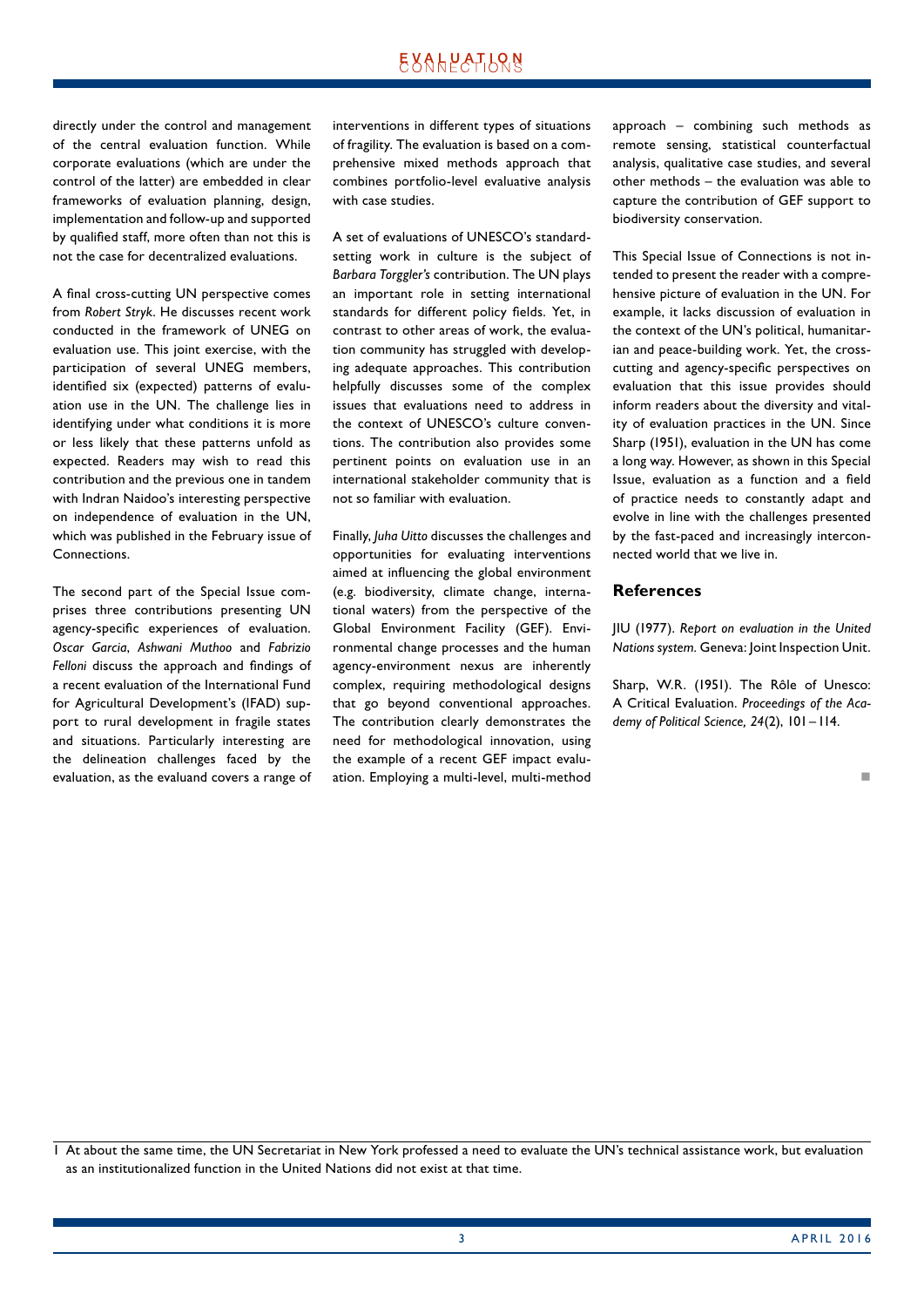### <span id="page-3-0"></span>**THE UNITED NATIONS EVALUATION GROUP: HELPING THE UNITED NATIONS BUILD A BETTER WORLD**

**Marco Segone**

2015 was a historic year. It was officially designated as the International Year of Evaluation (EvalYear). This prompted a global movement spanning from the UN Secretary General Ban Ki-Moon to emerging evaluators. Moreover, the new 2030 Agenda for Sustainable Development was launched by 192 Heads of State at the UN Sustainable Development Summit in New York in September 2015.

The new 2030 Agenda encapsulates the Sustainable Development Goals. It constitutes a universal and transformative agenda for the next fifteen years that is relevant not only for developing countries but also for developed nations and regions, including Europe. The new global goals focus on people, the planet, prosperity, peace and partnership. They highlight the importance of gender equality, social justice and equity, and promise that no one, especially the most vulnerable, will be left behind.

How then will the world realize the goals of a people-centered agenda for sustainable and equitable development? What do we need to know? What do we need to do differently and better? The world's nations and their citizens need to own these questions and their answers. This is a key element in a new paradigm of accountability, national ownership, partnerships, and transparency. People have a right to know about and participate in the decisions and actions which affect them. "Meeting people's right to evidence" emerges as a rallying cry for policy makers and citizens alike.

Evaluation can play a transformational role here. How do we know if policies and programs are effective and, most importantly, are reaching the most disadvantaged communities, families and individuals: women and men, girls and boys? How do we know if public money is being used efficiently and wisely? What is working and not working, and why? Evaluation can generate the evidence to answer these and many other questions of public interest. But it is important that governments and citizens have access to such evidence, and use it to inform public debates and decisions and to resist harmful or wasteful actions and interventions. To help provide such evidence and promote its use, most UN entities have an evaluation office. Yet, working alone, these units cannot realize the full potential of evaluation and evaluation evidence.

This is where UNEG – the United Nations Evaluation Group – comes in. As a professional network, linking evaluation offices across 47 different UN entities, it sets quality standards, provides professional support and amplifies the voices of UN evaluators in their various organizations (UNEG, 2016). This in turn enables evaluation offices in the different United Nations entities to provide strategic and meaningful contributions to the global community, the United Nations system, and their own organizations. In this way UNEG helps the United Nations to sharpen and strengthen its relevance, efficiency and effectiveness through appropriate and wellinformed decisions.

For these reasons, UNEG works for a strong United Nations system-wide mechanism which will provide evidence of what works and what does not work in system-wide initiatives, including UN reform and systemwide action on gender equality. UNEG supports each member, no matter its size, resources and capacities, to ensure that UN evaluation functions provide credible and reliable evaluation evidence to inform and strengthen the UN, in both development and humanitarian contexts; in stable as well as fragile countries; and, ultimately, for all the world's people.

Of course UNEG cannot do this alone. The same goes for the UN that UNEG serves, as well as individual governments. As the UN Secretary General stated in his "The Road to Dignity by 2030" report: "The new agenda must become part of the contract between people, including civil society and responsible business, and their governments – national and local" (UN, 2014). The emerging paradigm requires global alliances and partnerships to build tomorrow's world.

This is why UNEG is engaging with a wide range of stakeholders, united under the banner of EvalPartners and EvalGender+, a global partnership to strengthen national capacities for equity-focused and gender-responsive evaluation. EvalPartners and EvalGender+ bring together Voluntary Organizations for Professional Evaluation (including the EES), parliamentarians, policy makers, United Nations agencies, multilateral banks, private foundations and civil society organizations.

The goal is to strengthen capacities in countries to generate good quality evidence to inform their own national development strategies. And UNEG is a key member, committed to make a difference – as already demonstrated by its successful advocacy of including evaluation in the 2030 Agenda approved by the UN General Assembly.

In a nutshell, UNEG serves the UN in building a world that works: that is, a world free of poverty, discrimination and gender inequalities; a world of peace, social justice and respect for the environment. Within the UN system and beyond, UNEG in collaboration with its partners will continue to reaffirm and strengthen the role of evaluation toward achieving these ambitious goals.

#### **References**

UN (2014). *The road to dignity by 2030: ending poverty, transforming all lives and protecting the planet*. Retrieved 4 February 2016, from http://www.un.org/ga/search/view\_doc. asp?symbol=A/69/700&Lang=E

UNEG (2016). *United Nations Evaluation Group*. Retrieved 4 February 2016, from http://unevaluation.org

n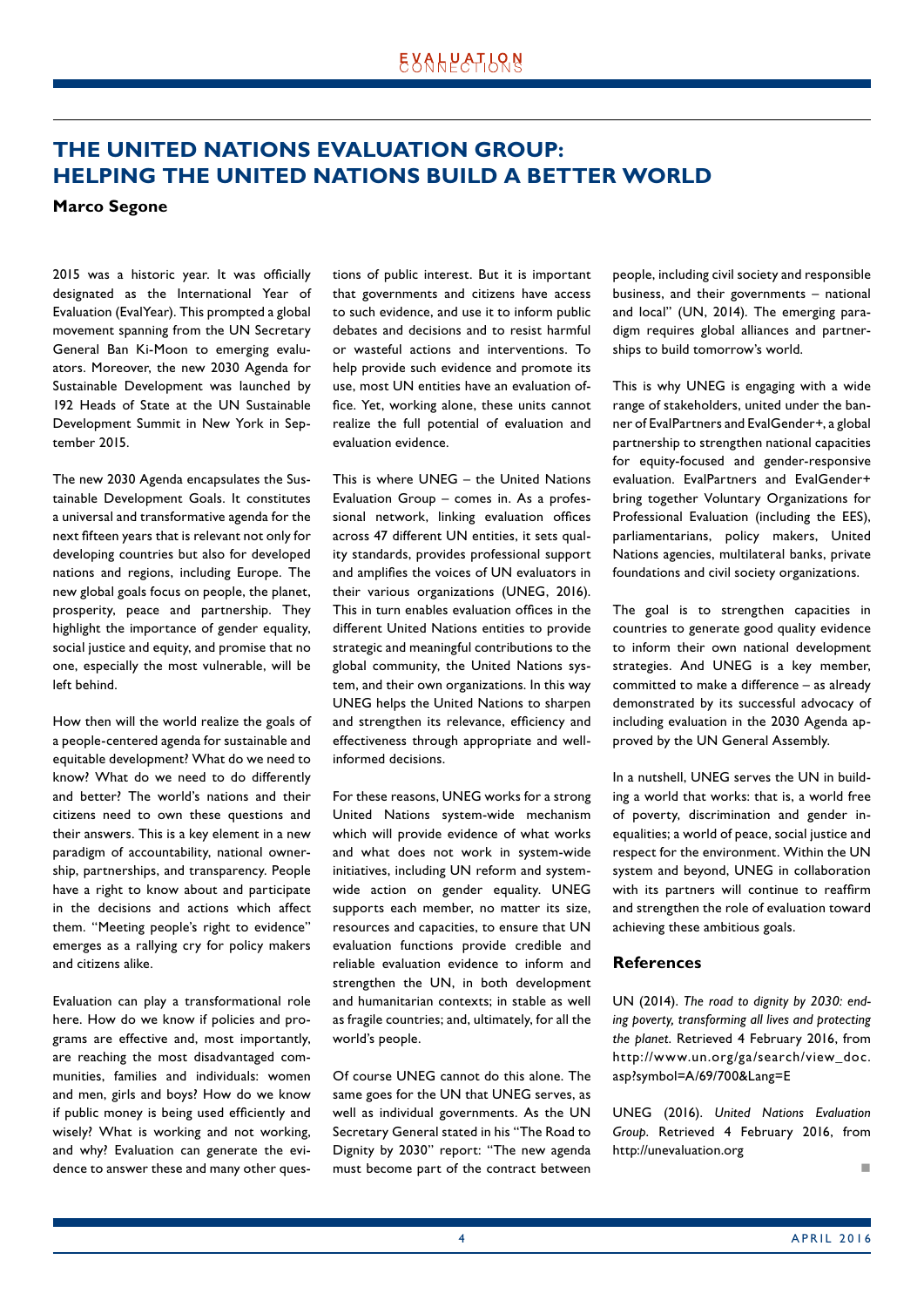### <span id="page-4-0"></span>**SPECIAL EVALUATION CHALLENGES FACING UN AGENCIES IN THE AGE OF THE SUSTAINABLE DEVELOPMENT GOALS, COMPLEXITY AND BIG DATA**

#### **Michael Bamberger**

In addition to the wide range of methodological and real-world economic, political and organizational challenges that all evaluation departments face (Bamberger et al., 2012), UN evaluation offices must address challenges resulting from the broad nature of their mandates and the fact that they are asked to address the most severe problems facing the developing world. I identify five big challenges. Unfortunately, space does not permit a review of the significant advances that are being made in most of these areas. In particular, the widespread endorsement of the Sustainable Development Goals (SDGs) has already stimulated a great deal of exciting and important work in areas such as Big Data, equity, and gender equality (to name only three) as well as a rethinking of broader evaluation strategies.

*A first set of challenges concerns the development and implementation of an evaluation framework for the SDGs*. The evaluation of the SDGs introduces unique challenges. The focus on sustainability presents two new dimensions. Sustainability requires that the evaluation must cover a much longer period of time as many programs have an expected lifetime of 5 – 10 years or more, and sustainability should be assessed over this whole period. Also, while conventional evaluations are based on pre-test – post-test designs using data that measure events that have already taken place, addressing sustainability requires looking into the future and estimate the likelihood that a program will continue to operate and to deliver benefits and services. Currently, many evaluations are funded under a project modality and when the project ends evaluation funding is also terminated. This provides a challenge for collecting ongoing data to assess sustainability over time.

Sustainability also requires multi-sectoral analysis as programs do not operate in a vacuum. For example, the sustainability of health programs depends on what is happening in education, food and nutrition, women's rights and transportation – among others. A challenge for SDG evaluations is to find time to distill the lessons from the huge number of evaluations relating to the Millennium Development Goals in time to be able to build on these lessons, both successes and failures, for the SDG evaluations. Another major challenge is to develop an integrated evaluation design, data collection and analysis for the 17 SDGs and developing standardized indicators that permit crosscountry comparisons while capturing the unique features of each country.

*A second set of challenges concerns the need to respond to the increasing demands to address equity, social justice and gender equality issues.*  While significant progress has been made on all of these issues, none have been adequately mainstreamed into evaluation practice. With respect to gender, almost all development agencies now have gender policies and gender action plans and most have guidelines on how to incorporate gender into their evaluations. However, often attention to gender tends to decline as the project cycle progresses. So while gender is frequently addressed at the earlier diagnostic stage, and perhaps in project design, attention is weaker in project implementation and often even weaker in project evaluation. While most agencies recognize this, even if they do not fully address differences between women and men, very few agencies have made much progress on the more complex issues concerning the lesbian, gay, bisexual and transgender communities. Equity has received increased attention in recent years, but many agencies still focus on aggregate statistics concerning, for example, the proportion of children not attending school or the proportion of the population below the poverty line; but it has proved more difficult to recognize that the gap between the rich and poor may be increasing (even while aggregate statistics improve) or to distinguish between poverty and destitution. So often the situation of the bottom, say 20 per cent, is not adequately addressed (Bamberger & Segone, 2011).

*A third challenge concerns the inability of many evaluations to adequately identify and address unintended outcomes.* Work on gender provides many examples where programs to promote women's economic and social empowerment, for example through providing access to mobile phones or small business development support, can increase domestic violence from men who feel threatened. While these negative outcomes are well understood in the gender community, they are often not captured in many evaluations, particularly the large number of rapid evaluations where consultants only have time to meet with women who have benefited from the programs, and often do not have time or the incentive to dig deeper into the darker side.

Most evaluations are designed to assess the extent to which programs have achieved their *intended* outcomes and many widely used evaluation designs are unable to identify even very serious unintended outcomes. This criticism also applies to many of the supposedly more "rigorous" evaluations such as randomized control trials which are designed to focus narrowly on statistically significant differences between treatment and control groups on specific program (intended) outcomes (not unintended outcomes). Many results-based monitoring and evaluation systems are also subject to this criticism. Unfortunately, experience suggests that many agencies are content with receiving positive evaluations of their programs and some even discourage evaluators from seeking to identify or report unintended, and frequently negative, outcomes.

*Fourth, evaluation offices are only just beginning to address the fact that the increasing complexity of development interventions poses significant challenges to conventional evaluation approaches.* Most agencies have not yet developed frameworks either to clearly define the extent to which their programs and the contexts in which they operate can be considered complex, and even less to the devel-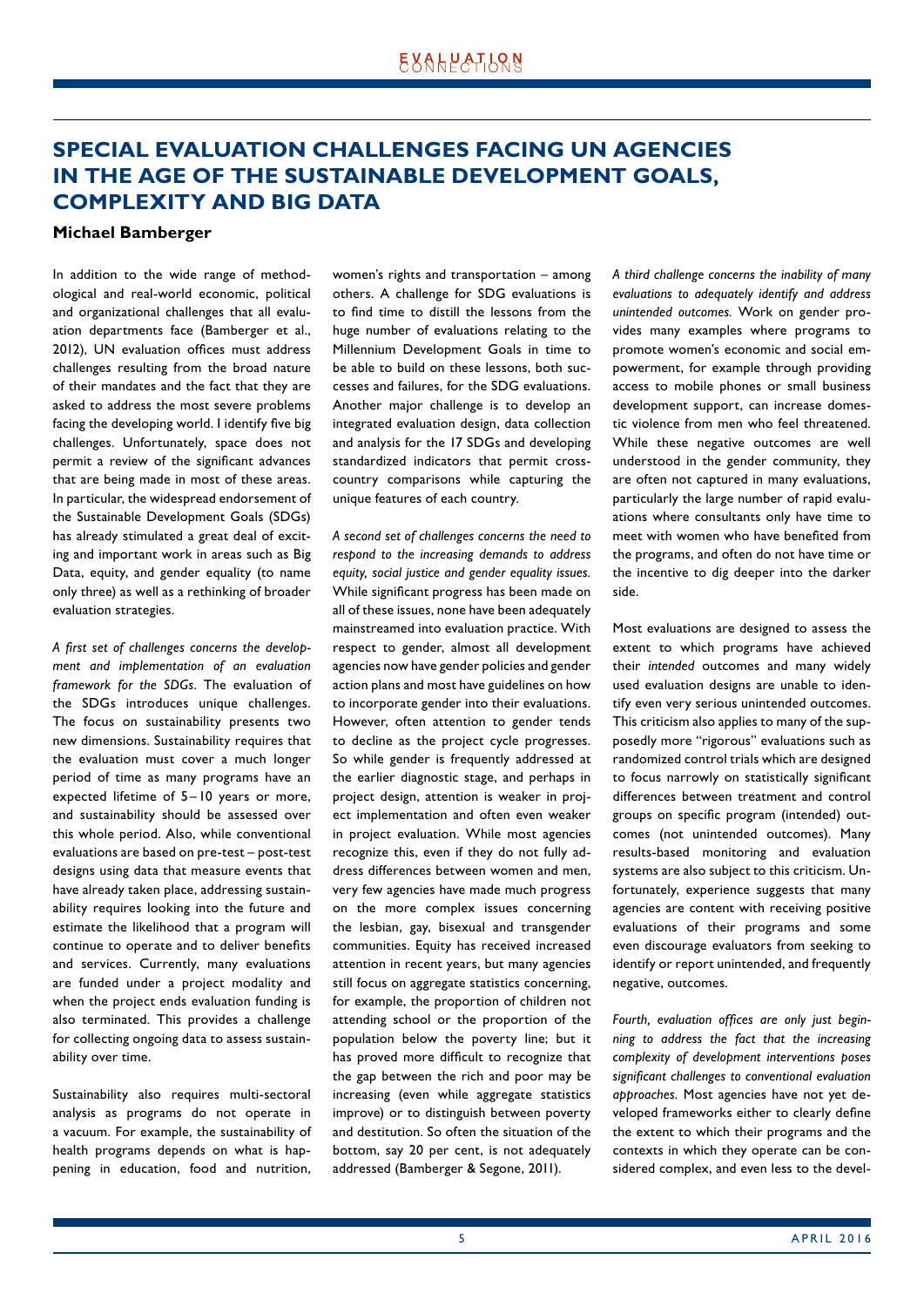<span id="page-5-0"></span>opment of complexity-responsive evaluation designs (see Bamberger et al., 2016).

*Finally, evaluators are only just beginning to recognize the substantial implications of the world of Big Data for the evaluation profession.* While the importance of Big Data has grown dramatically over the past five years (UN Global Pulse, 2012) much less attention has been given to integrating Big Data into program monitoring and evaluation (Letouzé et al., 2016). A major challenge for the SDG evaluation strategies will be to recognize and harness the power of Big Data. One example concerns the need to develop dynamic integrated data platforms to permit comparability across different sectors.

Conventional approaches to data platforms involve working with well-defined indicators based on surveys or government statistics that are well-understood and relatively stable. However, the integration of Big Data involves a fundamentally different approach where large numbers of rapidly changing indicators, whose quality cannot be controlled, but which have tremendous potential value, must be integrated into the data platforms. For example, how to integrate indicators from Twitter on food security which change daily and whose quality and representativity is difficult to assess, with carefully designed and implemented national food surveys which are very detailed and statistically representative, but where the information is many months out of date by the time it is published?

Addressing these challenges requires a concerted effort by UN evaluation offices in tandem with the broader development (evaluation) community.

#### **References**

UN Global Pulse (2012). *Big Data for Development: Opportunities & Challenges.* Retrieved 8 January 2016, from http://www.unglobalpulse.org/projects/BigDataforDevelopment

Bamberger, M., Rugh, R. & Mabry, L. (2012). Realworld Evaluation: *Working under budget, time, data and political constraints.* Thousand Oaks: SAGE.

Bamberger, M. & Segone, M. (2011). *How to design and manage equity-focused evaluations.* New York: UNICEF.

Bamberger, M., Vaessen, J. & Raimondo, E. (eds.) (2016). *Dealing with complexity in development evaluation: a practical approach.*  Thousand Oaks: SAGE.

Letouzé, E., Areias, A. & Jackson, S. (2016). The evaluation of complex development interventions in the age of big data, in: Bamberger, M. Vaessen, J. & Raimondo, E. (eds.) op.cit.

n

### **AN ANALYSIS OF THE EVALUATION FUNCTION IN THE UNITED NATIONS SYSTEM**

#### **Sukai Prom-Jackson and George Bartsiotas**

The United Nations is at a crossroads and should consider major transformations to strengthen its leadership role in global governance, enhance transparency and accountability for results, and demonstrate its added value. Evaluation is a critical oversight mechanism that would help the UN to undertake these necessary transformations. Building on its distinguishing feature of critical inquiry, it could play a key role in helping the UN system account for its results (intended or unintended) and understand whether it is doing the right things, doing things right, as well as the sustainability of its activities and results. Moreover, evaluation would help the UN understand where its comparative added value and strategic significance lie and how to get there.

In 2014, the Joint Inspection Unit (JIU) conducted a study to assess the extent to which the evaluation function in the UN system is able to perform these roles. It also looked at the factors affecting the capacity and performance of the evaluation function. Finally, it examined the readiness and adaptability of the function to respond to emerging changes and challenges, including the implications for evaluation of the Post-2015 development agenda.

The study sought to contribute to ongoing efforts across the system to strengthen the capacity of the evaluation function in meeting professional standards, and more generally in enhancing the value of the United Nations system in the world. The report fed into the 2015 International Year of Evaluation, the implementation of the UNEG strategy on evaluation, as well as the imperatives of the post-2015 development agenda.

The study covered 28 UN system organizations: Funds and Programs, Specialized Agencies, special technical entities, and entities from the UN Secretariat. The methodology relied principally on a self-assessment exercise conducted by each UN system organization, which was validated and triangulated with additional evidence from an elaborate desk study and semi-structured interviews with representatives from the different UN system organizations.

More specifically, the approach used in the study relied upon: (i) a validated standardized assessment framework articulated to the United Nations Evaluation Group norms and standards for evaluation and for institutional development; and (ii) an assessment of the maturity of the evaluation function. Regarding the latter, the study distinguished between five levels of maturity, whereby each maturity level corresponds to an aggregate rating on a number of criteria, supported by detailed semantic scales (for the detailed approach see JIU, 2014). Finally, the methodological approach relied on the principles of holism (the whole is more than the sum of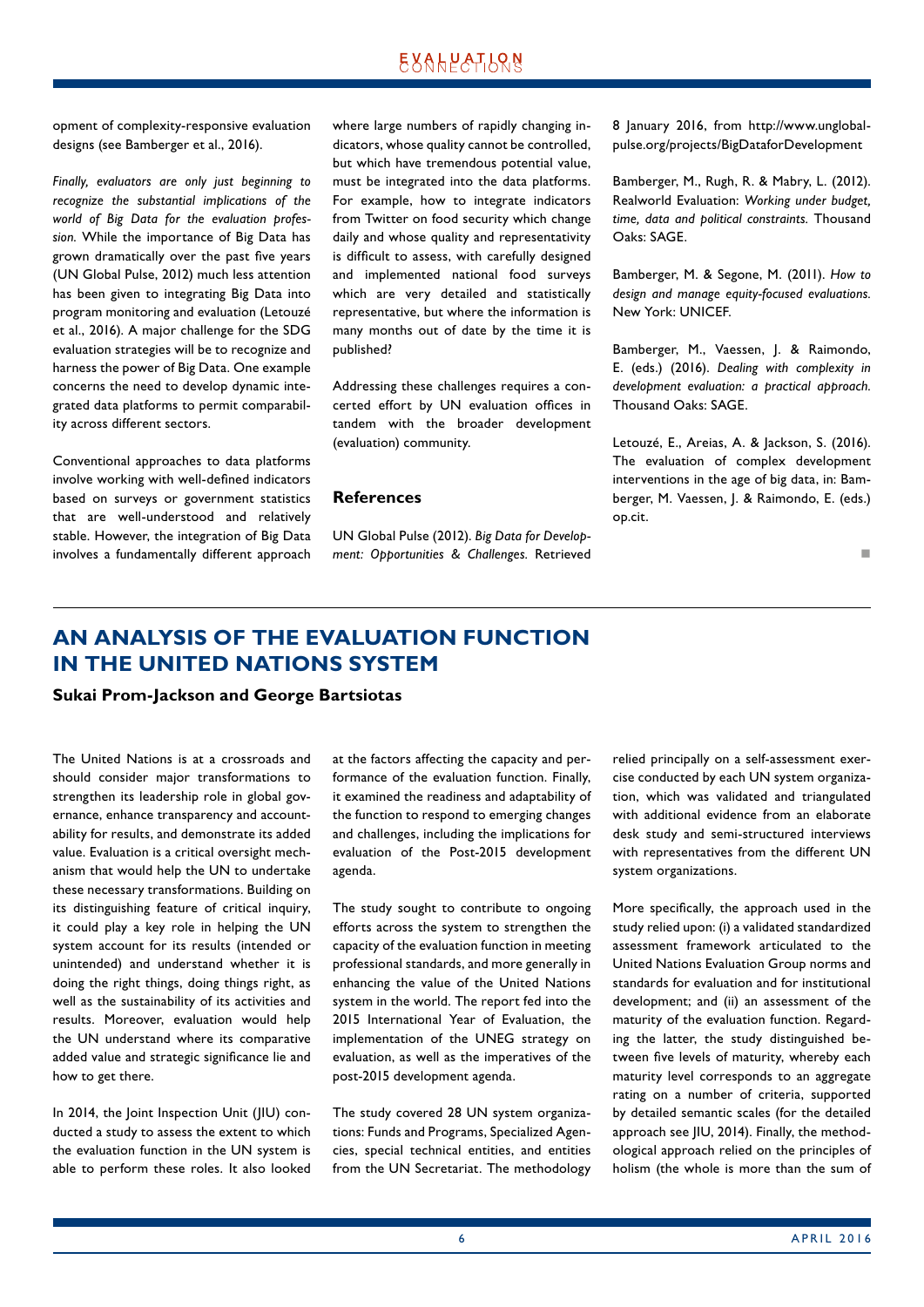### **EXALPATION**





|                    | Small                              |       | Medium                |       | Large                                |       |
|--------------------|------------------------------------|-------|-----------------------|-------|--------------------------------------|-------|
|                    | Organization                       | Grade | Organization          | Grade | Organization                         | Grade |
| <b>Stand alone</b> | <b>UNODC</b>                       | 5.2   | <b>ILO</b>            | 6.7   | <b>WFP</b>                           | 6.7   |
|                    | <b>UNIDO</b>                       | 6.4   | <b>UNEP</b>           | 5.8   | <b>UNDP</b>                          | 7.1   |
|                    | <b>UN Women</b>                    | 6.4   | <b>UNFPA</b>          | 6     | <b>UNICEF</b>                        | 6.3   |
|                    | <b>UN-Habitat</b>                  | 4.2   |                       |       | <b>FAO</b>                           | 5.9   |
|                    |                                    |       |                       |       |                                      |       |
| Co-located/        | <b>ITC</b>                         | 4.9   | <b>UNAIDS</b>         | 5.3   | <b>UNHCR</b>                         | 3.8   |
| with management    | <b>UNCTAD</b>                      | 4.4   |                       |       |                                      |       |
|                    |                                    |       |                       |       |                                      |       |
| Co-located         | <b>IMO</b>                         | 3.7   | <b>UNESCO</b>         | 6.1   | UN-OIOS                              | 6.2   |
| with oversight/    | <b>WMO</b>                         | 3.5   | <b>UNRWA</b>          | 3.4   | <b>WHO</b>                           | 4.7   |
| audit              | <b>ICAO</b>                        | 3.9   | <b>WIPO</b>           | 5.2   |                                      |       |
|                    |                                    |       | <b>IAEA</b>           | 5.9   |                                      |       |
|                    |                                    |       |                       |       |                                      |       |
|                    | $3.0 - 4.9$ =Below average and low |       | $5.0 - 6.0 = Average$ |       | $6.1 - 8.0 =$ Above average and high |       |

*Table 1. Level of maturity of the evaluation function by size of the organization, overall annual budget and the location of the central evaluation function.*

the parts), and non-summativity (no system is stronger than its weakest link).

The report focuses mainly on the central evaluation functions of the 28 entities, which support corporate-level policy and strategic decision-making. It also provides a rapid review of decentralized evaluation functions, which are generally embedded in program and operational units throughout the United Nations system, supporting line management decision-making.

The report found that central evaluation functions in the 28 organizations have significantly evolved over time, generally becoming more efficient and providing better quality evaluation services. However, the level of commitment to evaluation across the United Nations system is not commensurate with the growing demand and importance of the function. Moreover, very few organizations have clearly defined institutional frameworks for decentralized evaluations. Figure 1 re-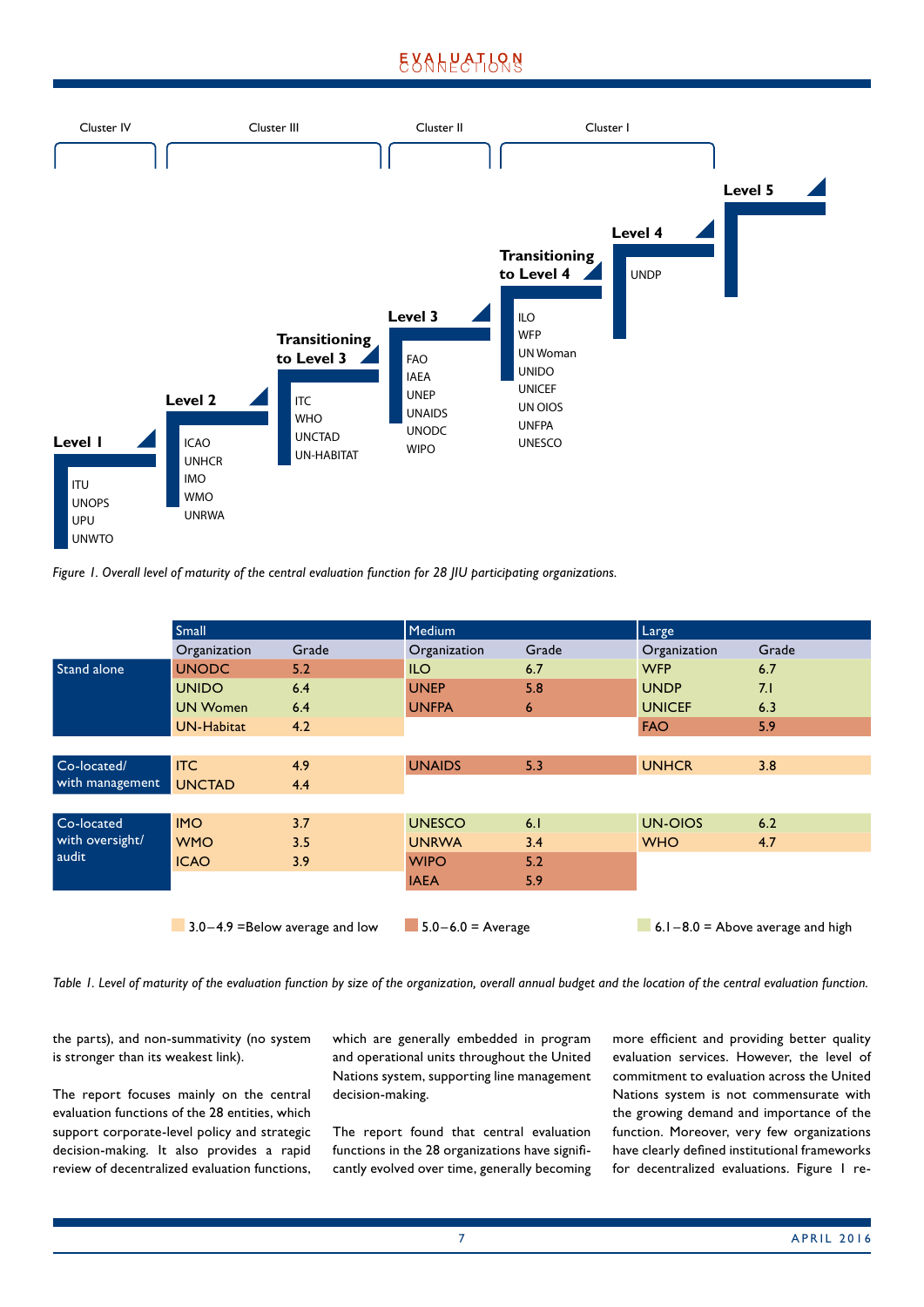<span id="page-7-0"></span>ports the aggregate results of the comparative assessment of the level of maturity of the central evaluation functions of the 28 organizations covered by the study.

In most cases the level of maturity is influenced by the size of the organization, the resources committed to evaluation, and the structural location of the function. The latter dimension is illustrated in Table 1. As shown in the table, there is a weak association between maturity and size. In addition, there is a weak association between the location of the central evaluation function and the level of maturity.

The report presents a number of recommendations to improve the evaluation function in the United Nations system. They include, inter alia:

• the need for organizations to deal with systemic constraints associated with the function being under-resourced and overstretched and, therefore, unprepared to respond to emerging demands;

- the need for organizations to be more strategic in positioning the function to play a greater role as an agent of change and in balancing priorities between accountability and the development of a learning organization; and
- the need for organizations to think in terms of the UN system as a whole and on how they can work in an integrated fashion.

The evaluation also calls for more openness to restructuring the evaluation function to support change and transformation in today's world, including:

- enhanced strategic linkages between the central evaluation function and decentralized evaluation;
- more joint evaluations, more system-wide evaluations of operational activities for

development, and more common mechanisms for quality assurance;

• enhanced linkages with national evaluation systems and support for national evaluation capacity development.

Finally, with respect to decentralized evaluation functions, the report calls for a dedicated effort, a clear institutional framework, and more resources to further clarify and improve the role and contribution of decentralized evaluations to learning and accountability in the UN system.

#### **References**

JIU (2014). *Analysis of the Evaluation Function in the United Nations System.* Retrieved 11 January 2016, from https://www.unjiu. org/en/reports-notes/JIU%20Products/ JIU\_REP\_2014\_6\_English.pdf

n

### **EVALUATION USE IN THE UNITED NATIONS SYSTEM**

**Robert Stryk**

All evaluations are undertaken to be used. Indeed, Patton (1997, in Herbert 2014, p.389) claims that evaluations that are not used, regardless of their quality, tend to be considered failures. The United Nations Evaluation Group (UNEG) in its 2014 - 2019 Strategy recognized the importance of use of evaluations and defined the second strategic objective of the Strategy as *"United Nations entities and partners use evaluation in support of accountability and program learning"* (UNEG, 2014).

To better understand how United Nations agencies use evaluation and to identify the factors that support and hinder evaluation use, a working group was established to identify key mechanisms that are expected to enhance the use of evaluations in the United Nations System. The group gathered data from four different sources: (a) a literature review of the most relevant academic and non-academic sources on evaluation use; (b) an online survey of United Nations evaluation users and practitioners, as well as external evaluation practitioners; (c) semistructured interviews with United Nations evaluation users and practitioners; and (d) case studies of instances from the UN system where evaluation was useful and used.

The work confirmed the factors that enhance use as mentioned in the literature, as well as confirming that the level of use of evaluation needs to be improved. Results of the survey conducted showed that only a quarter of respondents rated use as "high" (defined as 'systematic use for decision-making, new project cycles, corrective actions'), another quarter of respondents rated use as "low" (defined as 'infrequent use'), with the remaining respondents rating use of evaluation in the United Nations System as "medium" (defined as 'periodic use').

The work is summarized in six key messages that were developed and then tested through presentations to peers (fellow evaluators in the UN system). The messages, as well as the underlying mechanisms explaining evaluation use, are intended to provoke discussion and to be modified as the understanding of the mechanisms improves over time.

### **Message 1: Users and stakeholders should be involved in and consulted throughout the evaluation process**

Evaluators have long known about the importance of involving users and (other) stakeholders in the evaluation process. This has been a focus of the evaluation literature for the past decades, and the message seems to have been understood. There are several potential benefits from involving stakehold-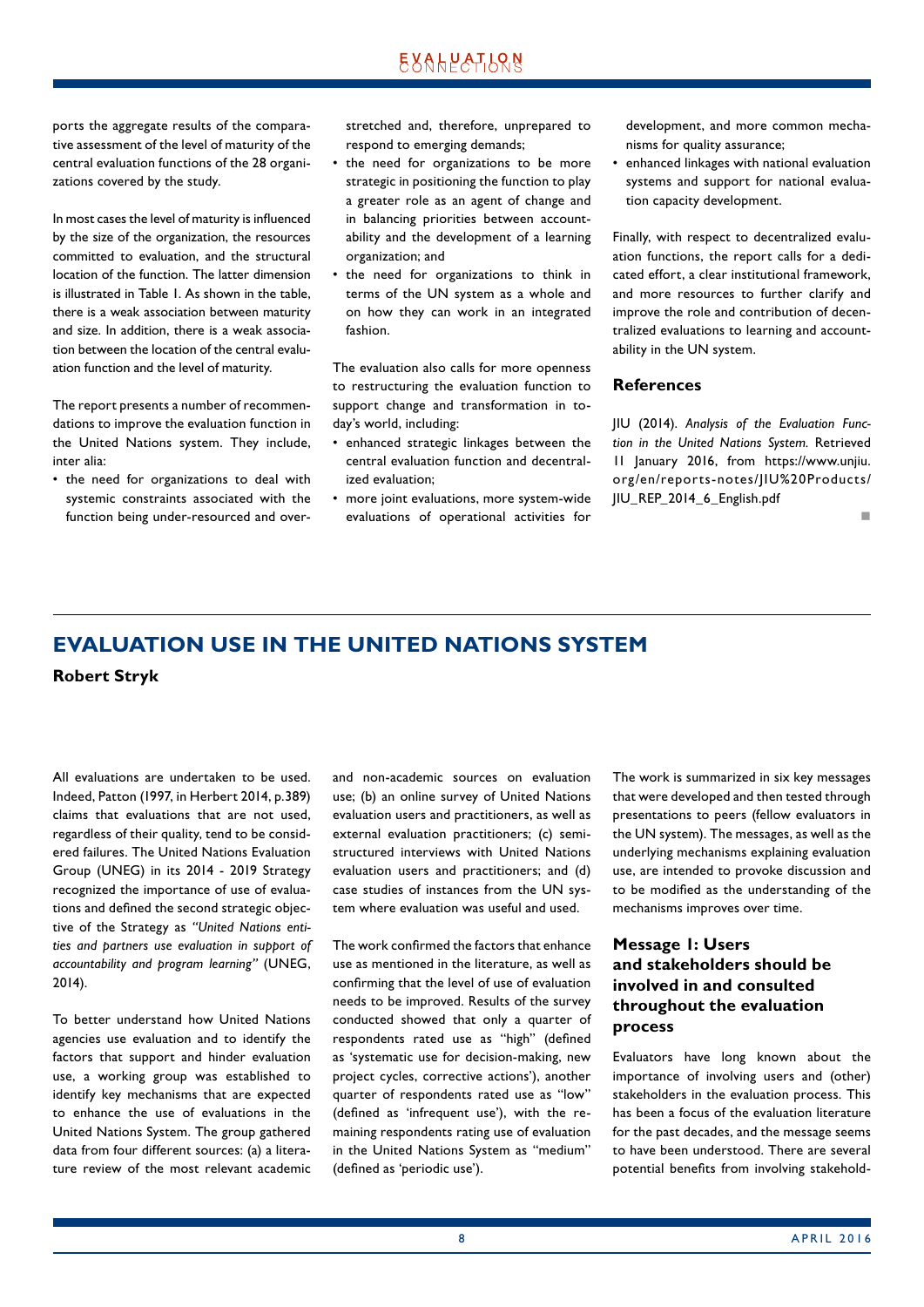ers in all aspects of the evaluation process: (1) their involvement and consultation means that they develop more ownership over the findings; (2) the consultation process improves the quality of the recommendations; and (3) consultation and engagement increase process use. The main expectations about intended causal processes underlying this message are depicted below.

### **Message 2: The support of senior decision makers is key, and so is their commitment to the implementation of the recommendations**

In all organizations, support from the top helps drive change. The evaluation world is no different. Evaluation support from senior decision makers helps to: (1) strengthen the evaluation culture; (2) by making certain evaluation activities a priority, senior managers encourage their teams to get more involved in evaluation; and (3) when senior managers support evaluation, they tend to be more receptive to evaluation recommendations. The main expectations about intended causal processes underlying this message are depicted below.

### **Message 3: Evaluators need to ensure recommendations are feasible and relevant**

To increase instrumental use, evaluations should generate relevant and feasible recommendations. Indeed, the higher the quality of recommendations, the more likely that they will be accepted and implemented, increasing the potential use of an evaluation. However, proposing recommendations of high quality is not easy and depends on several factors. Most importantly, the presence of: (1) user/ stakeholder involvement; (2) a high-quality evaluation methodology; and (3) high-quality evaluators. The main expectations about intended causal processes underlying this message are depicted below.

### **Message 4: Independent evaluations must make efforts to capture organizational realities**

Most professional evaluators would agree that independence is a useful and fundamental principle of evaluation. Across the world,



*Message 1: Users and stakeholders should be involved in and consulted throughout the evaluation process.*



*Message 2: The support of senior decision makers is key, and so is their commitment to the implementation of the recommendations.*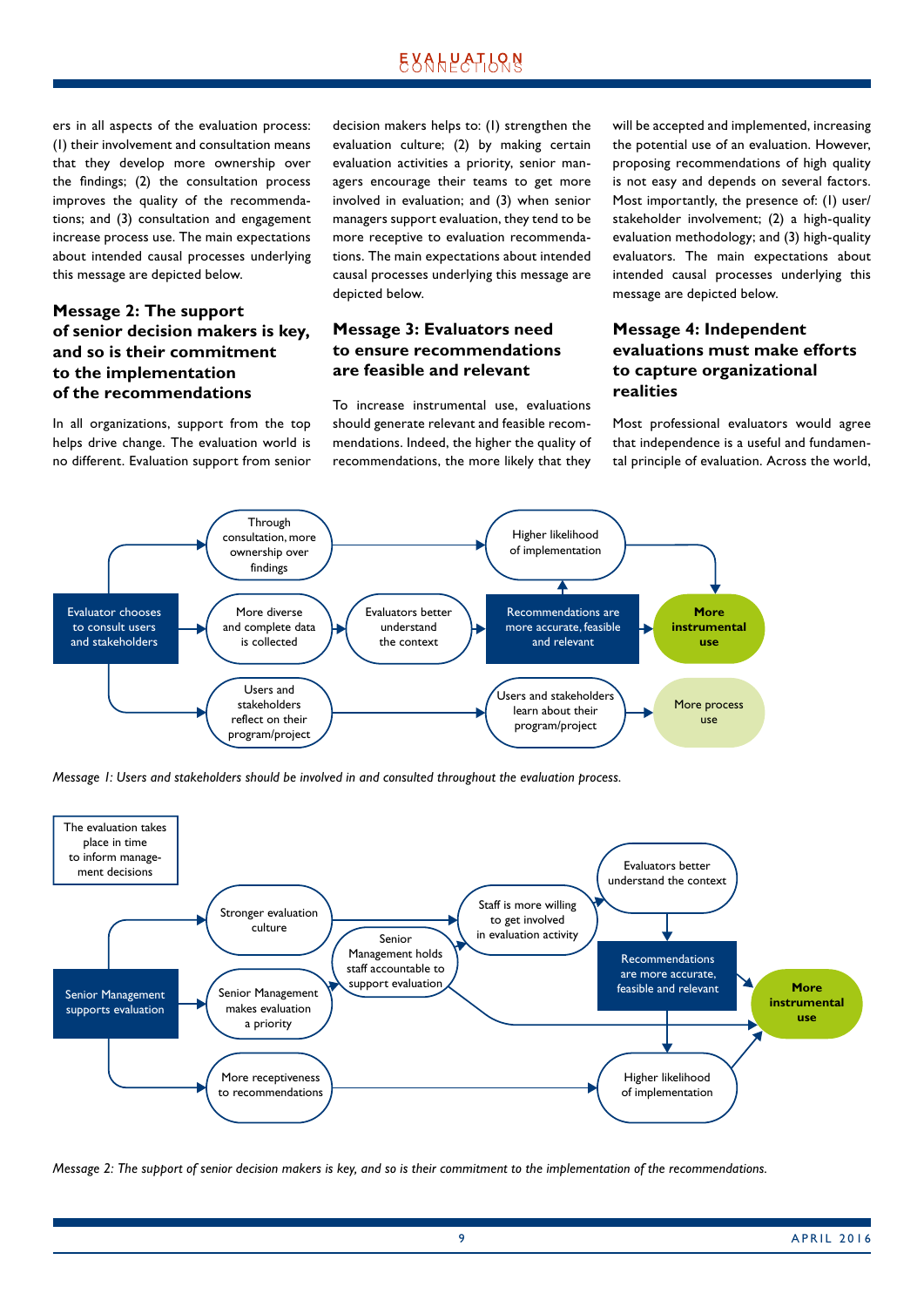

*Message 3: Evaluators need to ensure recommendations are feasible and relevant.*



*Message 4: Independent evaluations must make efforts to capture organizational realities.*

independence appears to be gaining momentum as a key criterion for evaluation quality. It is a core principle of the OECD-DAC Quality Standards for Development Evaluation, and international organizations – including the UN – are increasingly setting up independent evaluation offices. Independence enhances the impartiality and credibility of evaluations, thereby increasing the stakeholder confidence in, and support for, the recommendations coming out of evaluations. However, agencies moving towards greater independence face the risk of increasing the distance between the evaluation function and the implementing organization, which may reduce the evaluators' understanding of the context they are evaluating, thereby making recommendations less feasible and relevant. To address this challenge extra effort needs to be undertaken to help evaluators understand the organizational constraints and challenges that might influence the feasibility

of recommendations. The main expectations about intended causal processes underlying this message are depicted below.

### **Message 5: Management responses and follow-up processes must take place and be adequately supported**

In the United Nations system, the most important mechanism for the implementa-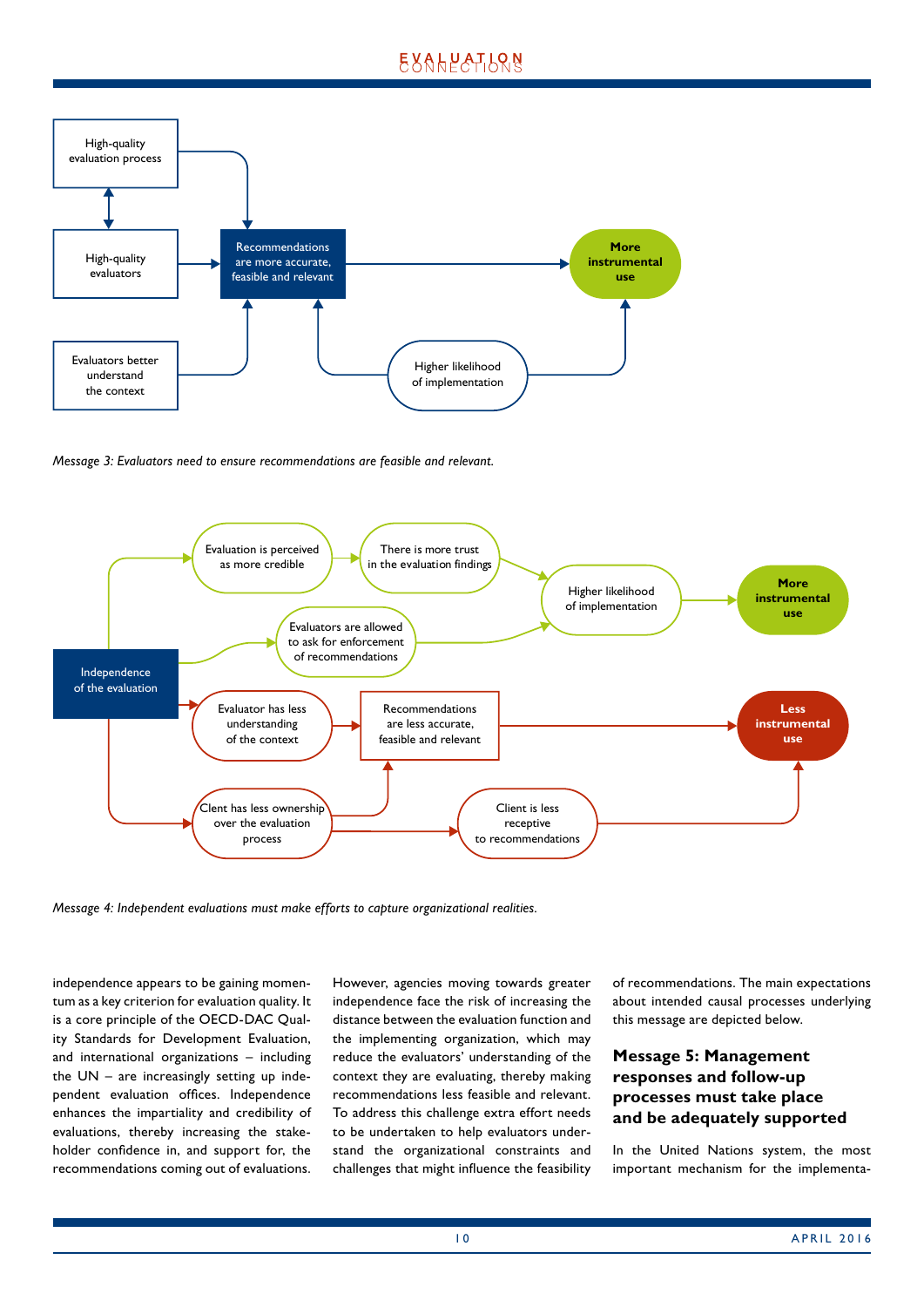

*Message 5: Management responses and follow-up processes must take place and be adequately supported.*

tion of evaluation recommendations is the management response, as well as the associated follow-up process. Many United Nations organizations have standardized, systematic ways to produce management responses. Management responses are clearly contributing to use as they form the basis for systematic follow-up processes of recommendation implementation. The level of implementation of recommendations can then be published and shared across an organization, which may act as an incentive for future evaluation use. The main expectations about intended causal processes underlying this message are depicted below.

### **Message 6: Sharing findings would enable crossorganizational learning and use**

Evaluation use can be enhanced if evaluations and their findings are actively disseminated. Evaluation practitioners should be encouraged to make a conscious effort to develop findings and lessons that are relevant and applicable beyond the narrow context of the evaluand and its stakeholders. The main expectations about intended causal processes underlying this message are depicted below.

#### **Conclusion**

Evaluation use in function of improved accountability and learning constitutes an ongoing challenge in the UN system. In addressing this challenge, the mechanisms presented above can help evaluators and other stakeholders to better understand the mechanisms underlying evaluation use that may be at work. Some of these mechanisms, which are largely in line with the broader literature on evaluation use, are fairly straightforward and can be relatively easily put in place. In other cases, reality is much more complex.

While one could question particular assumptions about intended use, the bigger question is about how to generate the conditions for these processes to actually take place. Learning from successes and failures, we need to look deeper into the contextual factors that enable and constrain the above mentioned processes to actually materialize.

#### **References**

Herbert, J.L. (2014). Researching evaluation influence: A review of the literature. *Evaluation Review, 38*(5), 388–419.

UNEG (2014). *UNEG Strategy 2014–2019*. Retrieved 8 January 2016, from http://www. unevaluation.org/document/detail/1459.



*Message 6: Sharing findings would enable cross-organizational learning and use.*

1 1 APRIL 2016

n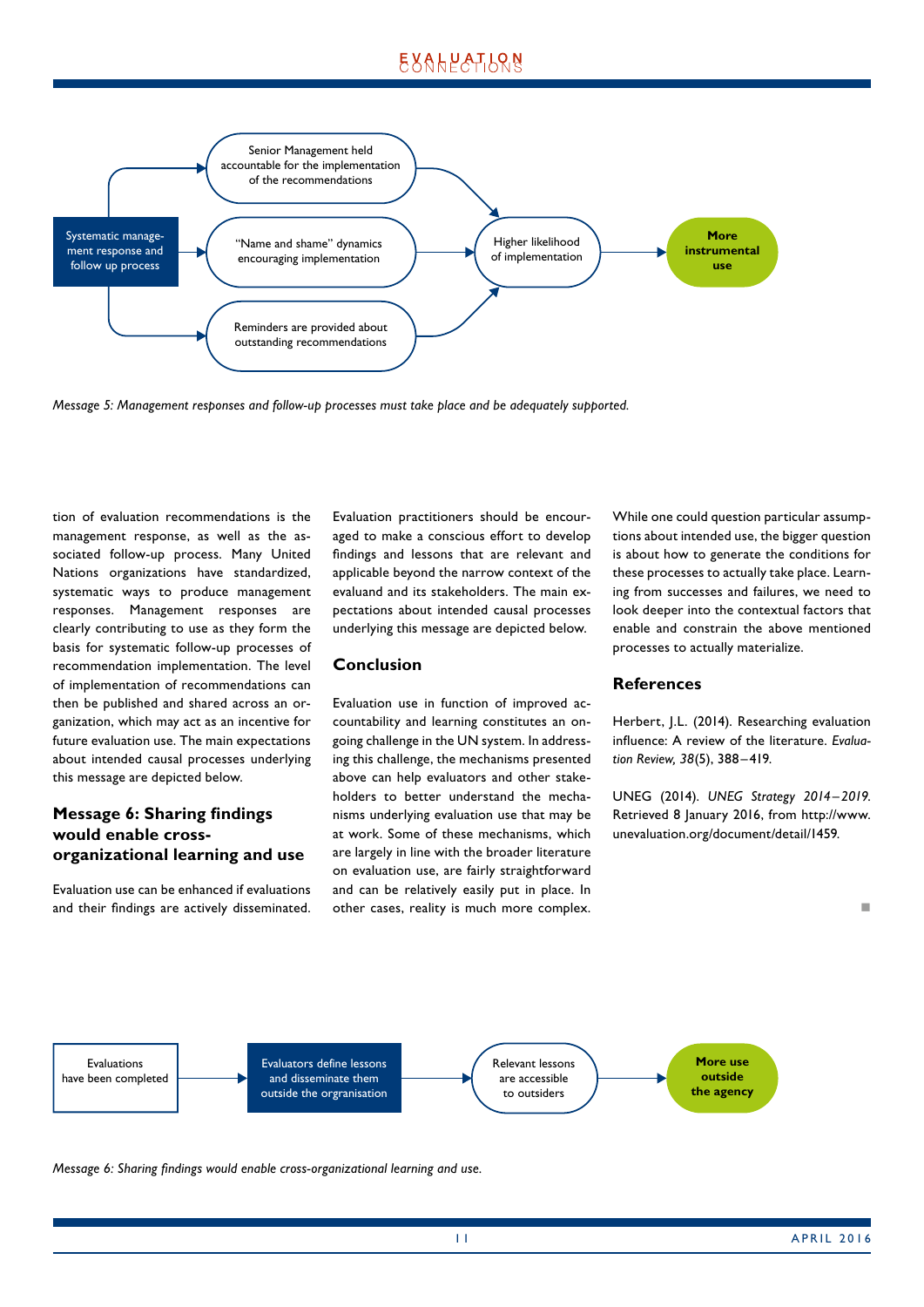### <span id="page-11-0"></span>**EVALUATING IFAD'S SUPPORT TO RURAL DEVELOPMENT IN FRAGILE STATES AND SITUATIONS**

#### **Oscar A. Garcia, Ashwani K. Muthoo and Fabrizio Felloni**

More than 1.2 billion people live in fragile states and situations (i.e. within countries not formally classified as fragile states). People living in fragile states and situations generally exhibit lower economic growth rates, poorer socio-economic indicators and weaker human development indicators. Approximately 40 per cent of the extremely poor (500 million people) live in countries or situations classified as fragile.

As of 2014, 48 Member States of IFAD were classified as fragile: they accounted for about half of the total recipient countries included in the Ninth Replenishment of IFAD's Resources (2013–2015). In 2014 the Independent Office of Evaluation of IFAD conducted a corporate level evaluation on IFAD's engagement in fragile and conflictaffected states and situations (IFAD, 2015). The evaluation explored IFAD's work over a 10-year period from 2004 until the end of 2013.

IFAD's operations focus on rural poverty reduction, rural development and transformation rather than fragility *per se*. However, a situation of fragility shapes the opportunities and constraints that IFAD faces at the operational and strategic level. Conversely, contributing to rural development may improve a fragile situation, particularly if localized. In a recent contribution, Allouche & Lind (2013) make the case for better integration of development and security interventions. The authors point out the special challenges arising from fragmentation of power and authority and argue that specialized knowledge and skills are needed to understand local realities and power dynamics.

One of the constraints faced by this evaluation was the absence of a common international classification of fragile countries and situations. Moreover, IFAD did not have a unified policy document dealing with fragility. The definition of fragility was formulated in 2006, applied to fragile states (but not fragile sub-national situations within states classified as non-fragile) and had not been revisited since then. As a result, the definition did not adequately reflect recent policy debates (e.g. key principles stemming from the Busan Partnership Agreement).

Another challenge was to conceptualize and capture the linkages between IFAD's work and fragile states and situations. The evaluation prepared a schematic results chain (Figure 1). For each step in the results chain, key assumptions were identified. Although it did

**Assumptions**

| <b>Inputs</b>   | > COSOP identifies issues of fragility affecting poor and vulnerable<br>populations<br>> Flexible project design focused on capacity building<br>> Attention to mitigating and responding to risks<br>> Cofinancing through harmonized procedures                                                                           | Guidelines have universal applicability<br>≻<br>across regions.<br>> Resources are generally available across<br>different country settings. |
|-----------------|-----------------------------------------------------------------------------------------------------------------------------------------------------------------------------------------------------------------------------------------------------------------------------------------------------------------------------|----------------------------------------------------------------------------------------------------------------------------------------------|
| <b>Outputs</b>  | > Simplicity in project objectives and activities<br>> Focus on key issues: vulnerability, resilience, economic empower-<br>ment, gender, food security, land rights, natural resource management<br>> Natural disaster and conflict risk mitigation<br>> Effective support through country presence and direct supervision | > Institutional structures enable focus<br>on key issues.<br>> Staffing and supervisory resources are<br>of a common standard.               |
| <b>Outcomes</b> | > Institutions improve performance and effectively manage stresses<br>> Improved accountability of institutions<br>> Measurable improvements in sustainable development                                                                                                                                                     | > Outcomes were responsive to political<br>and institutional factors.<br>> Transparency in performance<br>assessment.                        |
| <b>Impact</b>   | > Trust and legitimacy in state institutions<br>> Sustainable community institutions<br>> Poverty reduction                                                                                                                                                                                                                 | > Sustainability of institutional<br>capacity-building.<br>> Measurable changes in human welfare.                                            |

*Figure 1. Notional results chain for IFAD's engagement with fragile states \**

*\*The results chain draws on the approach taken by the Independent Evaluation Group at the World Bank in the 2013 Evaluation of IDA's support to Fragile States (World Bank, 2013).* Source: IFAD (2015).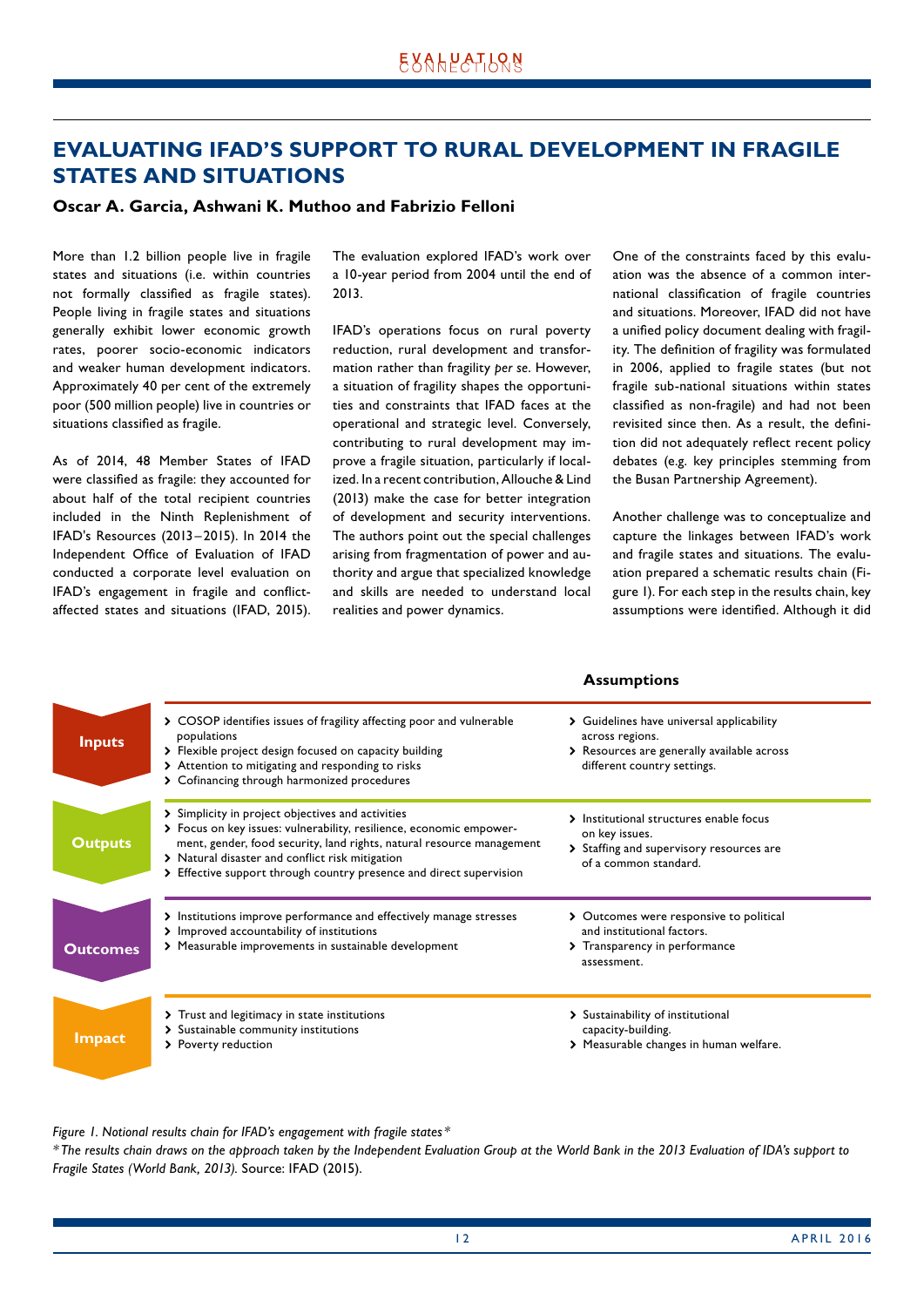not correspond to a full-fledged "theory of change", it made explicit the tacit approach to fragility delineated in several IFAD documents and constituted a useful structure for the evaluative enquiry. It highlighted the importance of IFAD's strategy and project design responding to the country fragility context; the nature of project design and implementation support; and outcomes that reflect the needs of a fragile state or situation. Each of these was examined during the evaluation.

A mixed methods approach was adopted and encompassed the following aspects: (i) review of definitions, concepts and approaches to fragility and conflict; (ii) review of IF-AD's relevant policy framework; (iii) analysis of portfolio performance documentation, including 42 country strategies (and including independent evaluations); (iv) a web-based questionnaire sent to all IFAD country program managers and staff in country offices; and (v) ten country visits-based case studies to develop perspectives from the field in all five IFAD geographic regions.

The ten countries were selected so as to represent cases of: (i) persistent fragility; (ii) volatile fragility (moving out and back into fragility); (iii) graduation from fragility; (iv) 'non-fragility' at the overall country level but with fragile situations at the sub-national level. Among other things, the evaluation assessed the drivers of fragility in the ten case studies.

The evaluation found that the performance of IFAD-funded projects in countries that had always been classified as fragile was lower than in countries that have moved in and out of fragility or were never classified as fragile. Achievements in promoting gender equality and women's empowerment had not improved in countries that had always been fragile, whereas they showed improvement in countries that were only partially or never fragile. There were significant improvements in countries that had always been fragile in

terms of overall project achievement, project effectiveness, IFAD's performance as a partner, and rural poverty impact.

The evaluation identified a number of drivers contributing to better performance of projects in fragile states. These included: the transformation of IFAD's operating model which included a move to direct supervision of projects since 2007 and more thorough portfolio monitoring and management to improve the implementation of projects at risk; the opening of IFAD country offices, with close to half of IFAD country offices being located in fragile states.

On the other hand, the evaluation pinpointed some of the key explanatory factors for weaker performance. First of all, the context analyses in strategic and project documents did not sufficiently examine drivers of fragility. This resulted in over-ambitious objectives and complex project designs, adding an additional stress factor to an already constrained institutional capacity. Second, the evaluation found that there was limited availability of skills in (and provision of training for) staff working in fragile situations. Also, budgets for analytical work, design, supervision, implementation support, and self-evaluation were not adequate for fragility situations.

The 2011 World Bank Development Report on Conflict, Security, and Development (World Bank, 2011) highlighted the need for development efforts to go beyond institutional fragility and socio-political instability to target the root causes and drivers of conflict and fragility and break cycles of violence. In line with this perspective, the evaluation found that IFAD has a critical role to play in fragile and conflict-affected states and situations in promoting sustainable inclusive development and rural transformation.

A very large number of people live in severe poverty in such contexts. As the only multilateral development organization that focuses exclusively on smallholder agriculture development in rural areas, IFAD has a unique responsibility to support local production and livelihoods systems in fragile situations, and help poor rural people improve their incomes, nutrition levels, food security and well-being.

According to the evaluation, good work has been done in recent years to promote improved approaches to gender equality and institution building. Although they have not yet had a notable impact on IFAD's wider portfolio, they provide a benchmark for ways of working that need to be taken up in other areas of work such as the reintegration of former combatants in the rural economy, access to land and land tenure, and youth employment. In order to achieve this IFAD will, however, need to further adapt and refine its approaches.

#### **References**

Allouche, J. & Lind, J. (2013). *A New Deal? Development and Security in a Changing World.* Institute of Development Studies (IDS). Brighton: IDS.

IFAD (2015). *Corporate Level Evaluation of IFAD's Engagement in Fragile and Conflictaffected States and Situations.* Retrieved 11 January 2016, from http://www.ifad.org/ evaluation/public\_html/eksyst/doc/corporate/fragile/cle\_fragile.pdf

World Bank (2011). *World Development Report 2011: Conflict, Security, and Development.*  Washington, DC: World Bank.

World Bank (2013). *World Bank Group Assistance to Low- Income Fragile and Conflict-Affected States. An Independent Evaluation.* Independent Evaluation Group. Washington, DC: World Bank.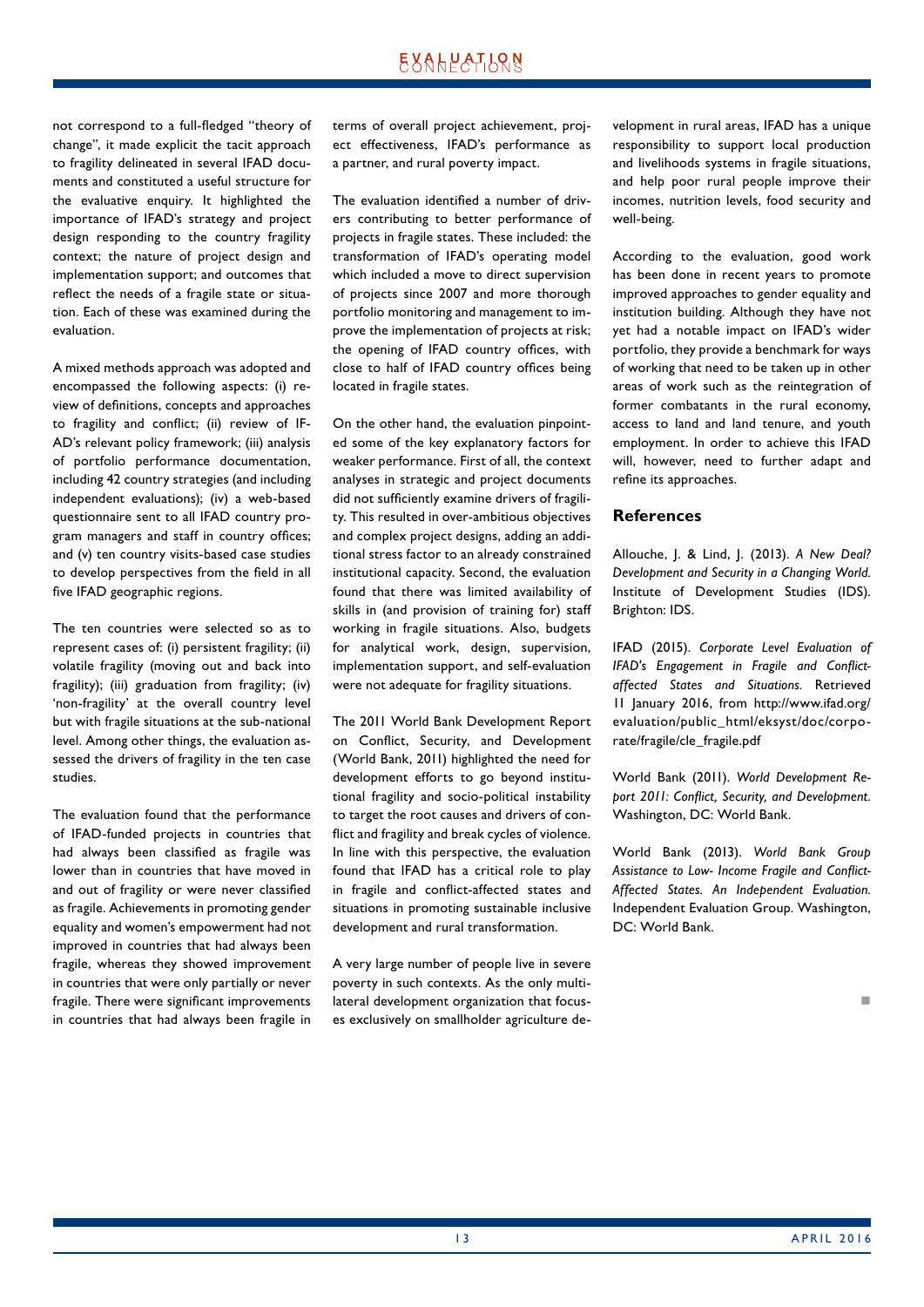### <span id="page-13-0"></span>**EVALUATING STANDARD-SETTING WORK IN UNESCO: CULTURE CONVENTIONS**

#### **Barbara Torggler**

Setting standards in UNESCO's areas of competence has been part of the organization's work since the 1950s. Several of UNESCO's culture conventions are among the most visible and best known standardsetting instruments<sup>1</sup> of the organization. A relatively recent survey undertaken by UNEG revealed that within the UN system normative (standard-setting) work is usually assessed as a component of wider evaluations, but seldom as a stand-alone exercise (UNEG, 2012). Not many evaluations develop a comprehensive perspective on the normative work undertaken in the framework of a particular legal instrument: the support provided to the development of the instrument, its ratification; its integration at the level of policy and legislation of Parties; its implementation at the program level through the provision of manuals and guidelines, capacity building, technical support and advocacy; and, related intergovernmental processes at different levels.

### **Evaluating the standard-setting work in culture**

In 2012, UNESCO's Internal Oversight Service (IOS) initiated a series of evaluations covering four culture conventions (UNESCO 2013, 2014a, 2014b, 2014c). Conducting comprehensive evaluative exercises for several instruments was expected to be challenging given their broad scope and the inherent complexity of the evaluands.<sup>2</sup> While most of the conventions have one main objective, this objective is usually very broad, containing numerous, not always well-defined sub-objectives. Implementation procedures are well-defined at the global level, but not necessarily at national levels. Conventions have a clear start date, but no clear end date, and their orientation is long-term. And most importantly, the substantive issues underlying the conventions are highly complex as well, since culture is closely intertwined with questions of identity, social cohesion, gender, and sustainable development.

Each of the conventions has its own governing bodies; funding, implementation and monitoring mechanisms; and capacity building programs. Governing bodies are assisted by the UNESCO Secretariat. In addition, conventions involve many other stakeholders at different (international, national, local) levels, including the Executive Board of UNESCO, government and civil society organizations, private sector actors, academia, expert communities, donors, etc. Implementation and funding agencies involved are also diverse.

Causality and change processes are not clearly articulated for any of the conventions. <sup>3</sup> Often these are non-linear and interconnected. As a consequence, the level of agreement and clarity on appropriate actions to be taken can be low. Political considerations often play a role. And last but not least, contextual factors have a major influence on the implementation of the conventions, as well as their potential effects. These include activities as well as phenomena (mining, infrastructure development, tourism, illegal trafficking of cultural objects, climate change, etc.) that threaten the safeguarding of cultural heritage. In addition, there are often competing priorities that divert attention and resources from culture to other sectors.

In light of the complexity of the exercise, the limited availability of financial resources, and an overall evaluation time frame of only about 1.5 years, it was decided that the evaluation would focus on only four of the six culture conventions. For each convention, it looked at ratification and implementation at the level of policy and legislation of Parties to the convention. In addition, on the basis of the same



*Table 1. Scope and coverage of the evaluation of UNESCO's standard-setting work in culture.*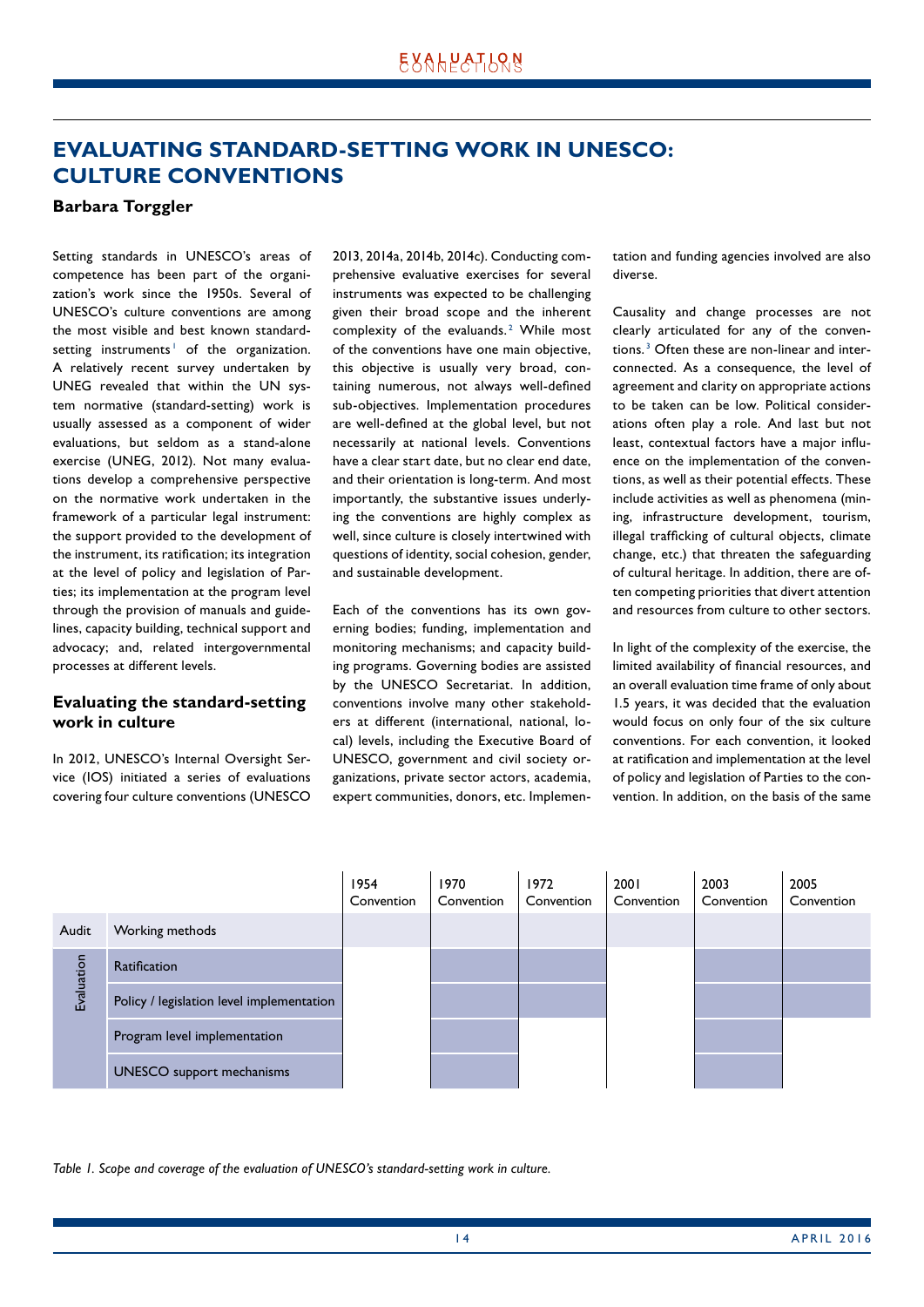considerations as well as indications of stakeholder demand, the evaluation focused on two conventions (1970, 2003) in more detail, also covering the implementation at program level and the relevance and effectiveness of UNESCO's support mechanisms. The evaluation (consisting of four independent evaluation exercises) was accompanied by an audit of the working methods of all six culture conventions. The exercise concluded with an analysis of cross-cutting issues (see Table 1).

Given the complexity of causality between the different levels of standard-setting work and the absence of any clear articulation of change processes for the conventions, theories of change were reconstructed for the 1970 and 2003 conventions. For these two conventions, the evaluation methodology was designed around a multi-level framework comprising three levels: ratification; integration of the provisions of the conventions into national/regional legislation, policies and strategies (policy development level); implementation of the legislation, policies and strategies at national level (policy implementation level). A multi-level purposive sampling strategy was developed which started out from a sample from the broad population of all countries at the ratification level, and gradually narrowed down to sampling from smaller populations of countries with certain levels of policy development and implementation related to a particular convention (or a lack thereof). The multilevel theories of change for the two conventions and corresponding data collection frameworks constitute a good example of "unpacking" an intervention into evaluable parts as described in Bamberger et al. (2016).

The evaluations drew upon a large number of different knowledge sources: literature, samples of policy/legislation of Parties, implementation reports, interviews with different types of stakeholders, survey results, and field observation. Convention secretariats were involved throughout the evaluation process and stakeholder groups were consulted both at the global level (including members of the governing mechanisms of the conventions) and at national levels. Evaluation recommendations responded to the needs and challenges of relevant stakeholders identified at each of these levels (secretariats, governing mechanisms, Parties).

#### **Final remarks on evaluation use**

Three of the evaluations and the audit came *at the right time*, but not necessarily for the same reasons. Overall, the evaluations were used to inform decision-making processes, which were quite influenced by the organization's budget cuts and the resulting need for more efficiency and focus. Furthermore, 2003 Convention stakeholders were ready to take stock after almost 10 years of implementation, and to review and reorient their ways of working. For the 1970 Convention, a new governing mechanism had just been established, which created an opening for change. For one Convention (1972) the timing was *not right* for the convention secretariat; its capacities were stretched and it did not see the added value of the evaluation given that several (performance) audits had been conducted over the past years. In hindsight, IOS should have further explored the usefulness of including the 1972 Convention in the evaluation.

Overall, evaluation use (instrumental, process, conceptual and even political use) seems to be higher where extensive consultation and involvement of stakeholders had taken place. The fact that stakeholders do not ask for an evaluation does not mean they will not find it useful later on. This essentially depends on how the evaluation is conducted and how stakeholder consultation is organized. Making recommendations to Parties to the conventions works (even for an internal evaluation function such as IOS) as long as governing mechanisms assume ownership and follow up on implementation.

#### **References**

Bamberger, M., Vaessen, J. & Raimondo, E. (2016). *Dealing with Complexity in Development Evaluation: A Practical Approach.* Thousand Oaks: SAGE.

UNEG (2012). *UNEG Task Force on Evaluation of Normative Work – Survey Analysis.* New York: UNEG.

UNESCO (2013). *Evaluation of UNES-CO's Standard setting Work of the Culture Sector: Part I – 2003 Convention for the Safeguarding of the Intangible Cultural Heritage.* Retrieved 5 February, from http://unesdoc.unesco.org/ images/0022/002230/223095E.pdf.

UNESCO (2014a). *Evaluation of UNESCO's Standard-setting Work of the Culture Sector: Part II – 1970 Convention on the Means of Prohibiting and Preventing the Illicit Import, Export and Transfer of Ownership of Cultural Property.* Retrieved 5 February, from http://unesdoc.unesco.org/ images/0022/002269/226931E.pdf.

UNESCO (2014b). *Evaluation of UNESCO's Standard- setting Work of the Culture Sector: Part III – 1972 Convention Concerning the Protection of the World Cultural and Natural Heritage.* Retrieved 5 February, from http://unesdoc.unesco.org/ images/0022/002269/226922e.pdf.

UNESCO (2014c). *Evaluation of UNES-CO's Standard-setting Work of the Culture Sector: Part IV – 2005 Convention on the Protection and Promotion of the Diversity of Cultural Expressions.* Retrieved 5 February, from http://unesdoc.unesco.org/ images/0022/002269/226932E.pdf.

UNESCO (2015). *Reshaping Cultural Policies – 2005 Convention Global Report*, Retrieved 5 February, from http://unesdoc.unesco.org/ images/0024/002428/242866E.pdf.

n

<sup>1</sup> The evaluation worked with UNEG's definition of normative (standard-setting) work (2013).

<sup>2</sup> Reference is made to the dimensions of complexity, as discussed in Bamberger et al. (2016).

<sup>3</sup> This has changed since. A monitoring framework was recently established for the 2005 Convention (UNESCO, 2015). Work is also planned to develop a results framework for the 2003 Convention.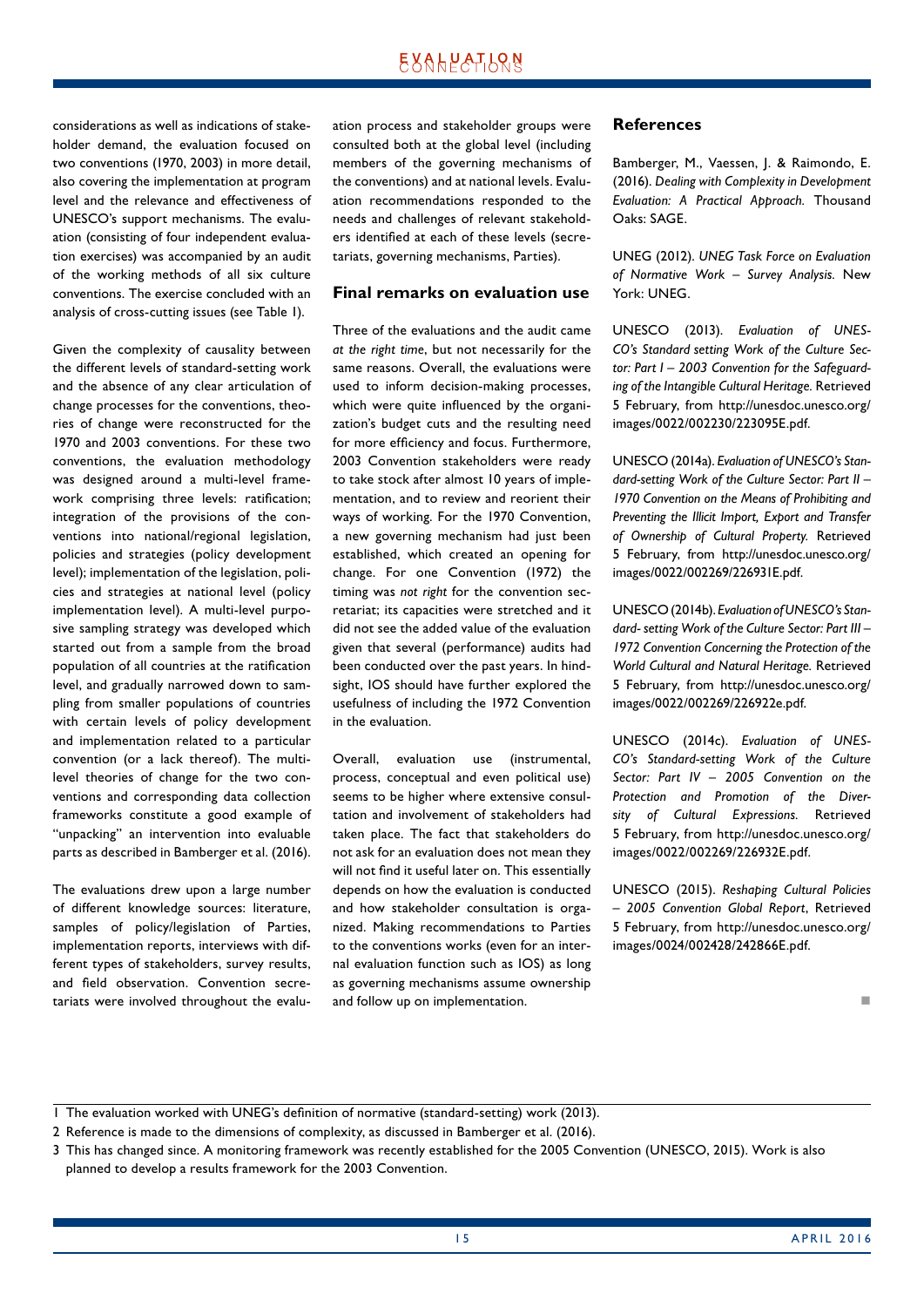### <span id="page-15-0"></span>**EVALUATION AND THE GLOBAL ENVIRONMENT: CHALLENGES AND OPPORTUNITIES**

#### **Juha I. Uitto**

Despite increased attention to (and growing investments into) issues such as climate change mitigation, biodiversity conservation and degradation of ecosystems, most global environmental trends continue to deteriorate. Much of this stems from the nature of the environment as a global public good. The benefits accrue to everyone but destructive activities seldom result in costs to those causing them. The Global Environment Facility (GEF) serves as financial mechanism for several international environmental conventions, including those on biodiversity, climate change, desertification, persistent organic pollutants, and mercury.

As the largest single public source of funding for these issues, since 1991 the GEF has provided US\$14.5 billion in grants and mobilized US\$75.4 billion for almost 4,000 projects around the world. Still, public funding to global environmental projects and programs is dwarfed by financial flows to environmentally destructive subsidies, whether to fossil fuels, unsustainable agriculture or other environmentally hazardous practices. Environmental policies, strategies, programs and projects must be focused and effective to make a difference. It is not enough just to evaluate that the projects and programs achieve their outputs; ensuring that we are actually helping the global environment and the people depending on it is essential to ascertain that we are contributing to sustainable development.

This article addresses global environment evaluation issues in light of experience gained by the GEF Independent Evaluation Office. Evaluation in the GEF is faced with specific challenges, but also opportunities to explore multiple approaches and methods to gauge the success of the work and for learning what works, under what circumstances. GEF actions focus primarily on three areas: providing knowledge and information to countries and partners to address global environmental challenges; supporting institutional capacity, including policy, legal and regulatory frameworks, and governance structures and arrangements; and supporting implementation of programs and projects through technologies, financial mechanisms, and other means.

These policy interventions are intended to lead to behavioural changes amongst the various actors and to promote broader adoption of environmentally sound practices through mainstreaming, replication, scaling-up and market change. In practical terms, evaluation must be able to assess the behavioural changes and broader adoption as a result of GEF interventions, and to get to the actual impact on the environmental status and stress reduction.

This task is complicated by challenges specific to environmental evaluation, such as the different time horizons and geographical scales for changes in natural and human systems, compelling us to adopt a two-system evaluand (Rowe, 2012). Project timeframes are often too short for environmental impacts to appear. There are also differing spatial scales, as environmental phenomena do not adhere to political and administrative boundaries that are inherent in human systems and most projects. Watersheds are often shared by different administrative and jurisdictional units, including countries, which water, air and migratory species cross.

Finally various stakeholder groups often hold divergent values. In these circumstances, theory-based evaluation is a useful tool to understand the diverse spatial, temporal, organizational and value scales. However, modelling theories of change using the successionist causality concept (i.e., the traditional results chain) is not satisfactory as the programs and projects operate in complex environments where the intervention is part of a larger system.

For evaluations, it is important to understand the various elements in such systems, their boundaries, components, interactions and emergent properties (Garcia & Zazueta, 2015). Such an understanding is necessary for us to define the evaluation scope, appropriate units of analysis, and suitable approaches and methodologies in an iterative manner. Before starting a major evaluation, we also build upon existing scientific knowledge on especially the behaviour of the natural systems.

An example of when defining the system boundaries was essential concerns the Impact Evaluation of the GEF in the South China Sea and Adjacent Areas (GEF, 2012), which was undertaken to assess the environmental and institutional results of two decades of GEF investments through multiple projects in the area. The evaluation found that, while GEF was only one actor amongst many in the region, it had played a unique role in enabling contributions to larger regional processes, linking initiatives at multiple scales.

To get to the actual on-the-ground impacts, the recently completed Impact Evaluation of GEF Support to Protected Areas and Protected Area Systems (GEF, 2015) sought to answer three broad questions: (i) what have been the impacts and contributions of GEF support (positive or negative, intended or unintended) on biodiversity conservation in protected areas and adjacent landscapes; (ii) what have been the contributions of GEF support to the broader adoption of biodiversity management measures at the country level and what were the key factors at play; and (iii) which GEF supported approaches and contextual conditions are most significant? Adopting a theory of change approach, the evaluation assumed that the presence of good governance, effective protected area management, and community engagement together lead to improvements in biodiversity conservation.

The evaluation utilized a mix of quantitative, qualitative and spatial methods in data collection and analysis at three specific levels: (i) portfolio analysis (including databases and project-level terminal evaluations); (ii) global analysis (using methods such as principal component analysis, propensity score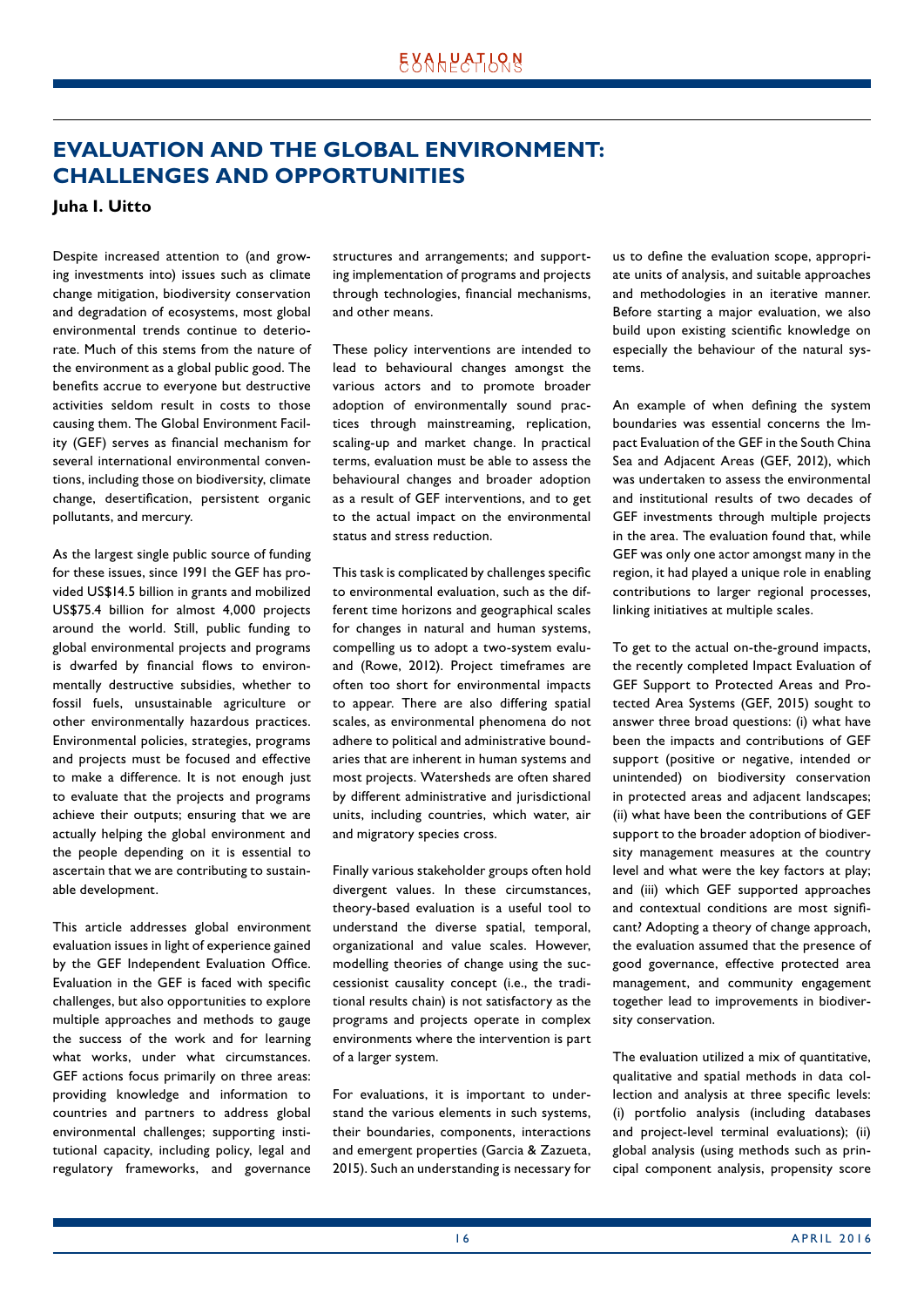matching, linear regression, and remote sensing and GIS analysis); and (iii) case studies in seven countries across three regions covering 17 GEF-supported protected areas and 11 non-GEF protected areas (using qualitative data analysis and synthesis tools, as well as remote sensing).

Despite significant information gaps on GEF support to protected areas, limited global time series data, and difficulties in estimating counterfactuals, the evaluation was able to identify directions and patterns regarding GEF's contributions towards biodiversity conservation and interactions with the larger social-ecological system. The evaluation was able to conclude that GEF support has contributed to biodiversity conservation, especially through reducing habitat loss, as well as building capacities and contributing to large-scale change in biodiversity governance in countries.

As a key element in the current  $6<sup>th</sup>$  replenishment period, the GEF is embarking on integrated approach pilots to achieve broader impact. The strategy is intended to address the drivers of environmental degradation and to support innovative and scalable activities. The three programs – focused on Fostering Sustainability and Resilience for Food Security in Sub-Saharan Africa, Sustainable Cities, and Taking Deforestation out of Commodity Supply Chains – all promote integrated approaches to address global environmental problems. One of the challenges the GEF must confront is the tension between global, national and local priorities. While programming will seek win-win situations, there will inevitably be trade-offs between economic and environmental priorities. For global environmental interventions to be successful they must contend with the livelihoods and vested interests in productive and extractive activities.

The implications for evaluation are equally clear. We must be able to evaluate effectively where economic and social development and environmental protection meet. For this, we must further hone our approaches and methodologies to address issues pertaining to the combined human and natural systems. This touches upon the heart of the 2030 Agenda for Sustainable Development and will be crucial for evaluating the new Sustainable Development Goals.

#### **References**

Garcia, J.R. & Zazueta, A. (2015). Going beyond mixed methods to mixed approaches: A systems perspective for asking the right questions. *IDS Bulletin 46*(1), 30–43.

GEF (2012). *The GEF in the South China Sea and Adjacent Areas.* Washington, DC: Global Environment Facility Evaluation Office.

GEF (2015). *Impact Evaluation of GEF Support to Protected Areas and Protected Area Systems.* Washington, DC: Global Environment Facility Independent Evaluation Office.

Rowe, A. (2012). Evaluation of natural resource interventions. *American Journal of Evaluation 33*(3), 384– 394.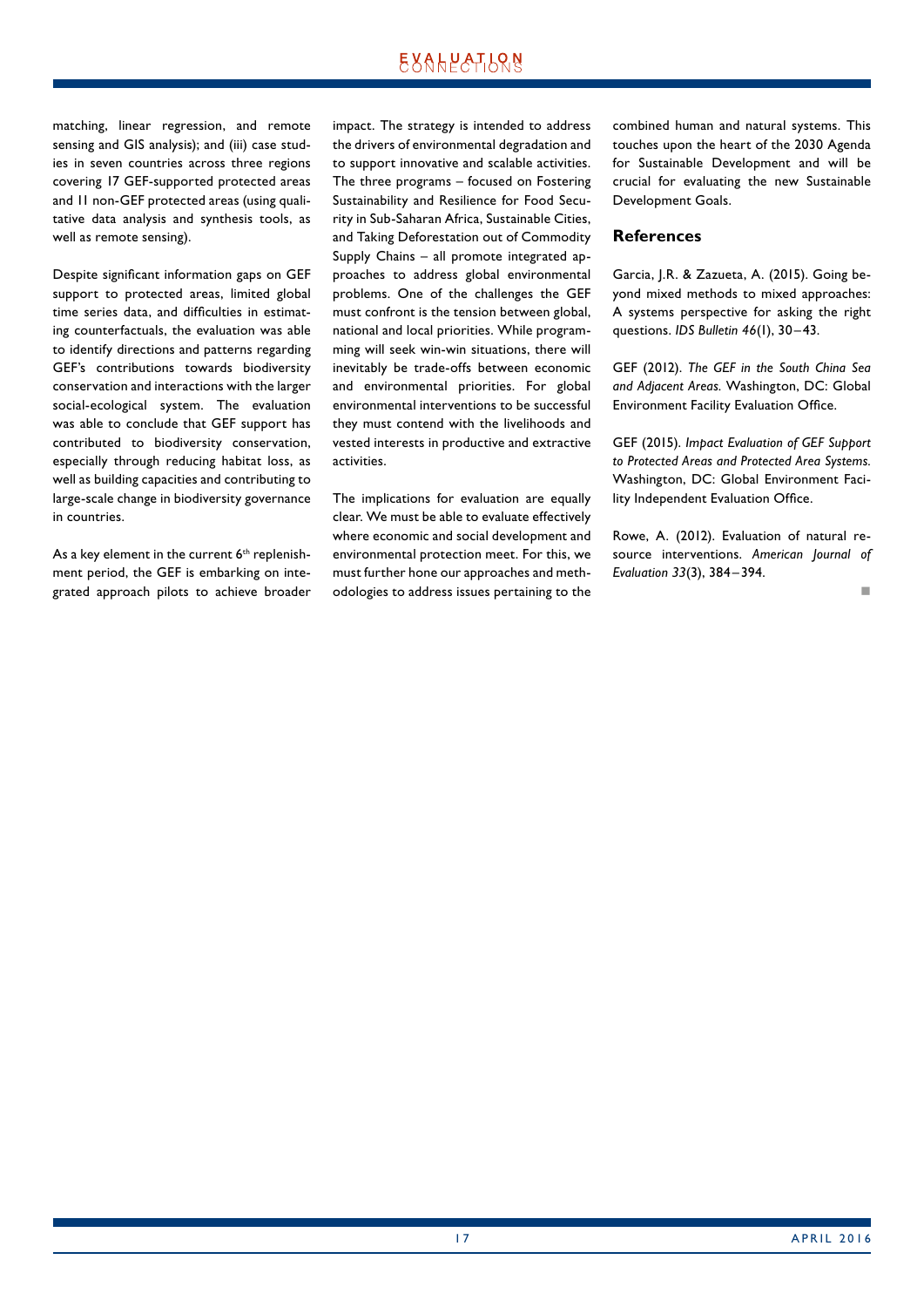### <span id="page-17-0"></span>**THE AUTHORS**

#### **George Bartsiotas**

has been working for more than 30 years in management and senior executive positions



in the public sector and in international organizations. Before becoming an Inspector at the UN Joint Inspection Unit (JIU), he held positions in policy-making, management and administration, and in a range of areas of oversight including audits, evaluations, inspections, and management reviews. He served as senior consultant and adviser to UN system organizations; was Director of Internal Oversight at the OSCE; served as Counsellor and Director of Resource Management at the US Mission to Austria; was Deputy High Representative at the Office of the High Representative (OHR) in Bosnia and Herzegovina; and was posted at US Embassies as a member of the senior foreign service. He is a CGAP, a CFE, a Quality Assurance Examiner, and a Registered Professional Engineer.

### **Fabrizio Felloni**

is a Lead Evaluation Officer at the Independent Office of Evaluation (IOE) of the Inter-



national Fund for Agricultural Development (IFAD), since July 2010. Previously, he was Evaluation Specialist at the Evaluation Office of the United Nations Development Programme (New York) for three years and Evaluation Officer at IFAD for six years. He has worked on international development evaluation since 2000, leading and participating in over a dozen country programme and project-level evaluations in Africa, Asia, Latin America and Eastern Europe. He holds a Master's degree in Agricultural Economics from Washington State University (US) and a Master-equivalent degree in Social and Economic Sciences from Bocconi University (Italy). He has been the author and co-author of several articles published in peer-reviewed journals.

### **Oscar A. Garcia**

is the Director of the Independent Office of Evaluation (IOE) of the International

Fund for Agricultural Development (IFAD). Prior to joining IFAD, he served as Head of the advisory services at the United Nations Environment Programme, Division of Technology, Industry and Economics (Paris). Previously, he was senior evaluation advisor at the Evaluation Office of UNDP (New York) where he led significant programmatic and thematic evaluations. He co-chaired the UNEG task forces on Country Level Evaluations, Capacity Development in Evaluation, and Harmonization of Evaluations in the UN system. Mr Garcia holds two Masters' degrees in Organizational Change Management from the New School University, NY (US), and an MBA from the Catholic University of Bolivia in association with the Harvard Institute for International Development. He has authored several evaluation reports and papers on development evaluation.

#### **Jos Vaessen**

(PhD Maastricht University) is Principal Evaluation Specialist at the Internal Oversight

Service of UNESCO and lecturer at Maastricht University. After completing his MSc in 1997 (Wageningen University) and prior to starting his current position at UNESCO in 2011, he has been involved in research, teaching and evaluation activities in the field of international development at Antwerp University and, more recently, Maastricht University. Over the last fifteen years or so, he has worked for several multilateral and bilateral international organizations mostly on evaluation-related assignments. He has been author of several internationally peerreviewed publications, including three books. His most recent book is: *Dealing with complexity in development evaluation: a practical approach* (2016, with Michael Bamberger and Estelle Raimondo).



### **Ashwani K. Muthoo**

currently holds the position of Deputy Director in the Independent Office of Evaluation



(IOE) of the International Fund for Agricultural Development (IFAD). He has extensive experience in international cooperation, agriculture and rural development, management and development evaluation. During more than 25 years, Mr Muthoo conducted significant evaluations that have contributed to IFAD's institutional transformation and improved development effectiveness. His work includes corporate-level evaluations on IFAD's institutional and operational efficiency; agriculture in Africa jointly undertaken with the African Development Bank; the field presence pilot programme; gender; private sector engagement; fragile states; IFAD replenishments; and innovation and scaling-up. He is also responsible for preparing the Annual Report on Results and Impact of IFAD Operations (ARRI), IOE's annual flagship report.

### **Sukai Prom-Jackson**

is an Inspector with the Joint Inspection Unit of the UN System (JIU) (2013 –2017). Her



work at the JIU is focused on strengthening the development of systems to enhance the provision of strong evidence to support system-wide policy making in support of both organizational and development effectiveness of the UN system. She has over 25 years of senior level professional experience and leadership in the management and conduct of research and evaluation, in policy formulation and strategic planning, in programme development, and in the facilitation of learning. She has worked for the UNDP, World Bank, US government, universities and research centers in the US, and The Gambia government. Her direct work experience has covered over 80 countries.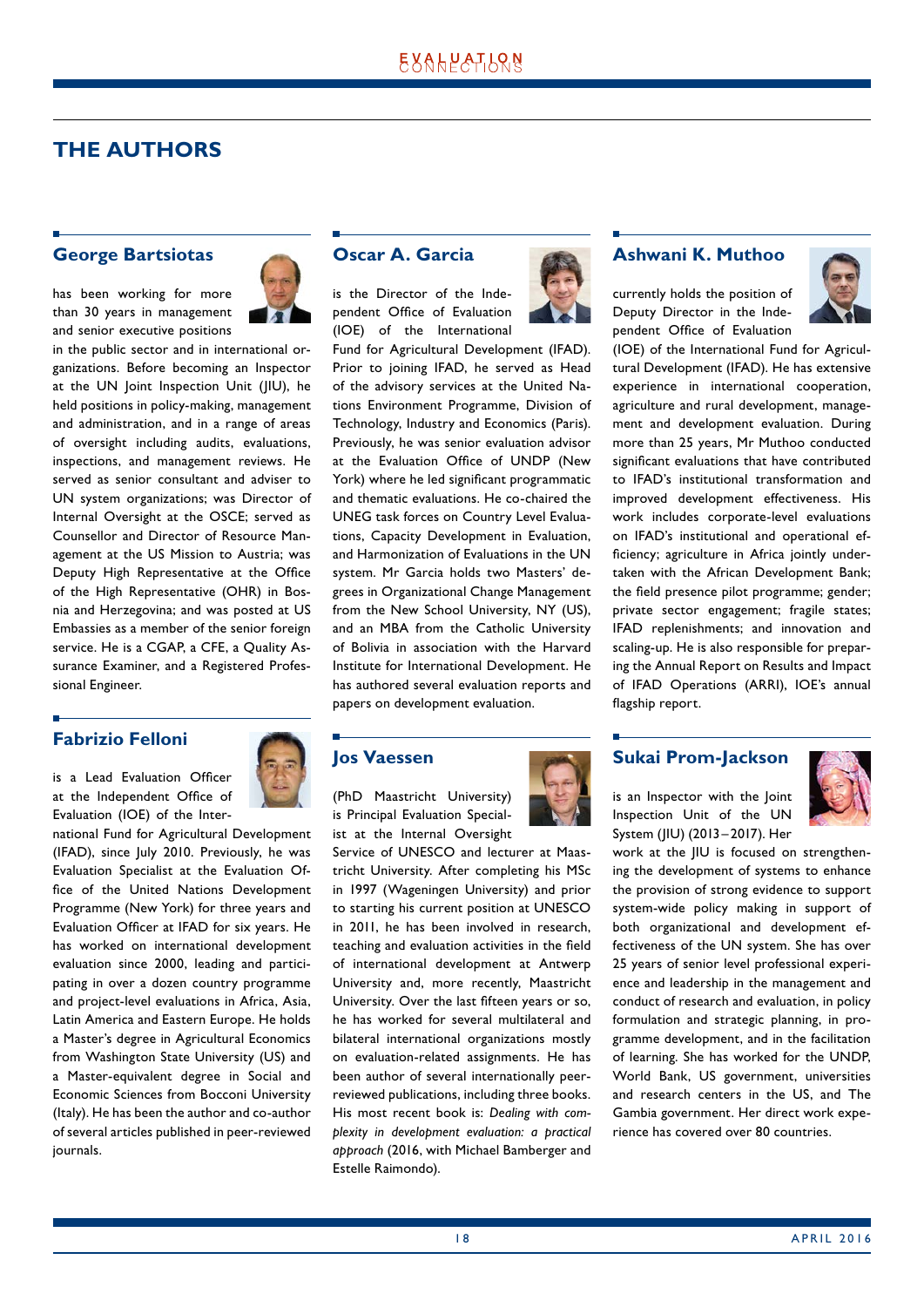### **Michael Bamberger**

worked on urban community development in Latin America for over a decade and in the



### **Marco Segone**

is Director, Independent Evaluation Office, at UN Women; Chair, United Nations



Evaluation Group (UNEG), the network of Evaluation Offices of 46 UN agencies; and co-founder of EvalPartners, the global partnership for national evaluation capacities. Previously, he was responsible for the decentralized evaluation function as well as the national evaluation capacity development portfolios at the UNICEF Evaluation Office; Regional Chief, Monitoring and Evaluation in the UNICEF Regional Office for Europe and Central Asia; Regional Office for Latin America and the Caribbean; Brazil Country Office, and Niger Country Office. Marco also worked in international NGOs in Albania, Pakistan, Bangladesh, Thailand and Uganda. He has authored numerous publications including *Evaluation for equitable development results* and *How to design and manage equityfocused evaluations*.

### **Robert Stryk**



tions Evaluation Group, leading research and outreach advocating better use of evaluations. He is also the Chief of the Evaluation Division in the United Nations Relief and Works Agency for Palestine Refugees. During his 20 years career in development he has focused on evaluation and strategic planning.

#### **Barbara Torggler**

works as a Principal Evaluation Specialist at UNESCO's Internal Oversight Service, where



she is in charge of leading and managing strategic evaluations of UNESCO's policies and programmes. Recent work includes several evaluations of the standard-setting work of UNESCO's culture and education sectors (conventions), and an evaluation of UNESCO's work on Culture and Sustainable Development. Barbara has a background in social and cultural anthropology, economics and languages, and 20 years of work experience on issues related to international cooperation and sustainable development, involving programme design, management and evaluation. She has had assignments all over the world, including for UNESCO, UNODC, UNDP, a bilateral donor agency and an international NGO. She has been a university lecturer, facilitator and coach.

### **Juha Uitto**

is Director of the Global Environment Facility (GEF) Independent Evaluation Office.